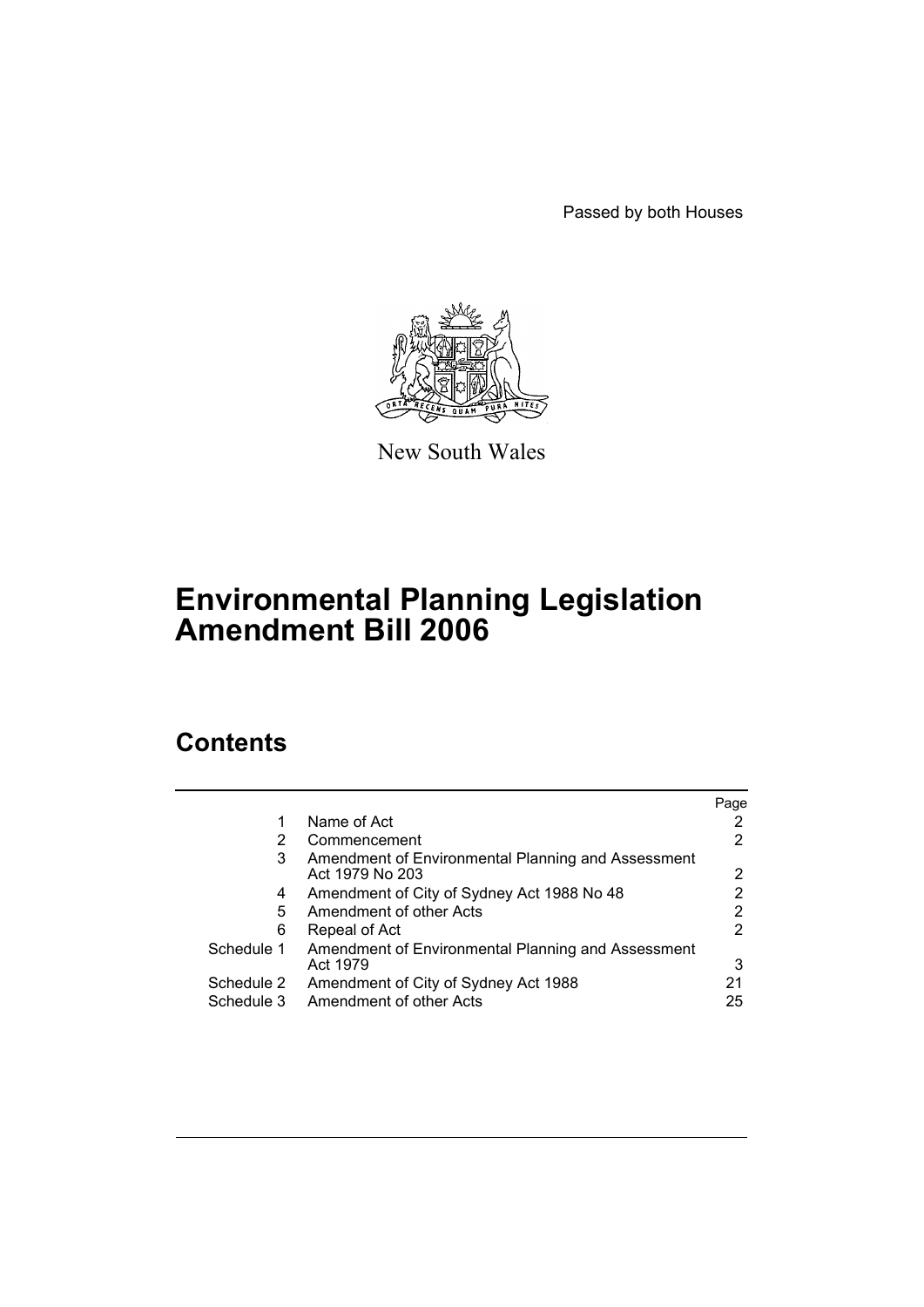*I certify that this PUBLIC BILL, which originated in the LEGISLATIVE ASSEMBLY, has finally passed the LEGISLATIVE COUNCIL and the LEGISLATIVE ASSEMBLY of NEW SOUTH WALES.*

> *Clerk of the Legislative Assembly. Legislative Assembly, Sydney, , 2006*



New South Wales

# **Environmental Planning Legislation Amendment Bill 2006**

Act No , 2006

An Act to amend the *Environmental Planning and Assessment Act 1979* with respect to the certification of development, development contributions, major projects and other miscellaneous matters; to amend the *City of Sydney Act 1988* with respect to the Central Sydney Planning Committee; and for other purposes.

*I have examined this Bill, and find it to correspond in all respects with the Bill as finally passed by both Houses.*

*Chairman of Committees of the Legislative Assembly.*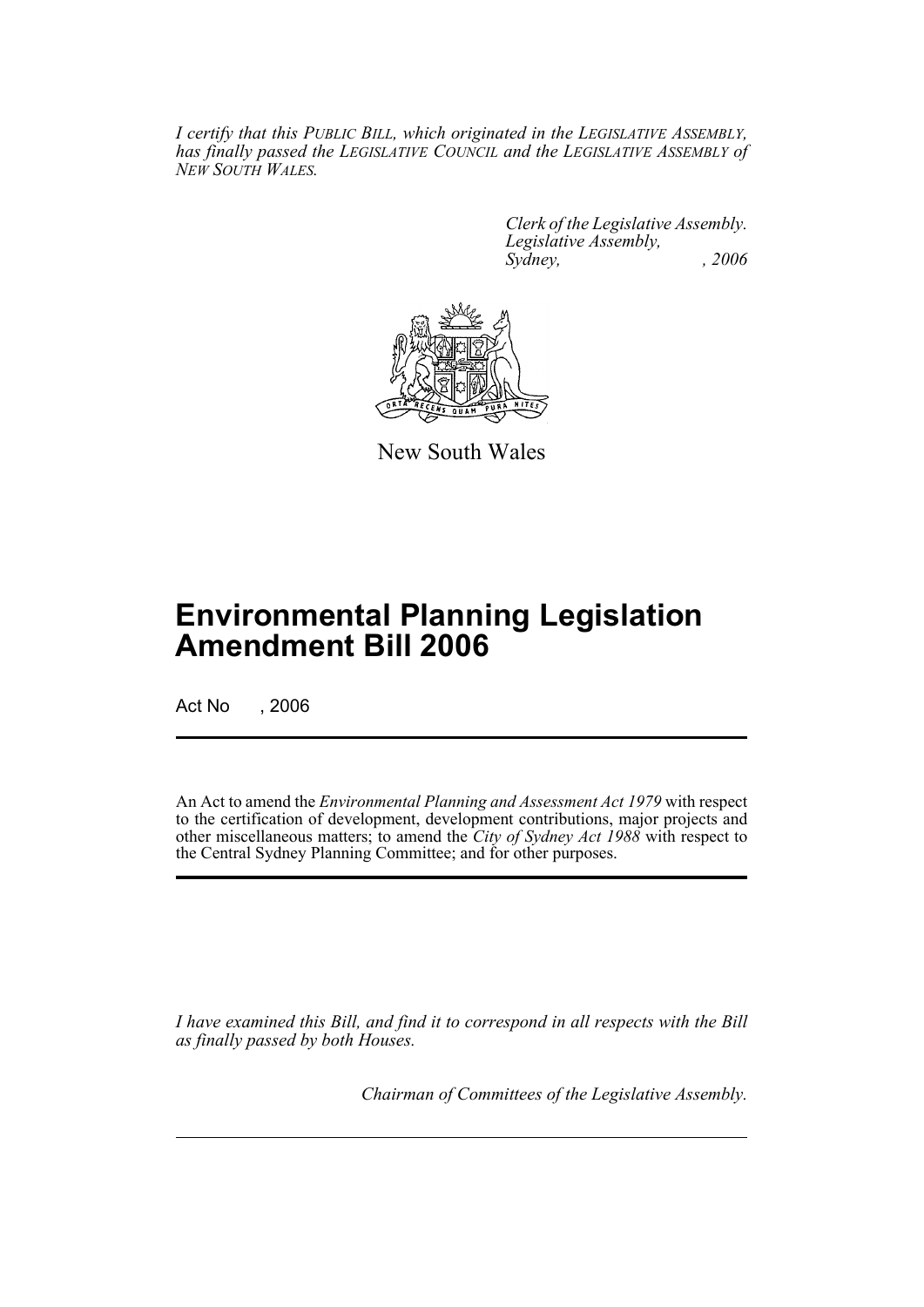# **The Legislature of New South Wales enacts:**

# **1 Name of Act**

This Act is the *Environmental Planning Legislation Amendment Act 2006*.

# **2 Commencement**

- (1) This Act commences on the date of assent to this Act except as provided in subsection (2).
- (2) The following provisions of this Act commence on a day or days to be appointed by proclamation:
	- (a) Schedule 1 [6]–[31] and [42]–[46],
	- (b) Schedule 3.3 and 3.4.

#### **3 Amendment of Environmental Planning and Assessment Act 1979 No 203**

The *Environmental Planning and Assessment Act 1979* is amended as set out in Schedule 1.

# **4 Amendment of City of Sydney Act 1988 No 48**

The *City of Sydney Act 1988* is amended as set out in Schedule 2.

# **5 Amendment of other Acts**

Each Act specified in Schedule 3 is amended as set out in that Schedule.

# **6 Repeal of Act**

- (1) This Act is repealed on the day following the day on which all of the provisions of this Act have commenced.
- (2) The repeal of this Act does not, because of the operation of section 30 of the *Interpretation Act 1987*, affect any amendment made by this Act.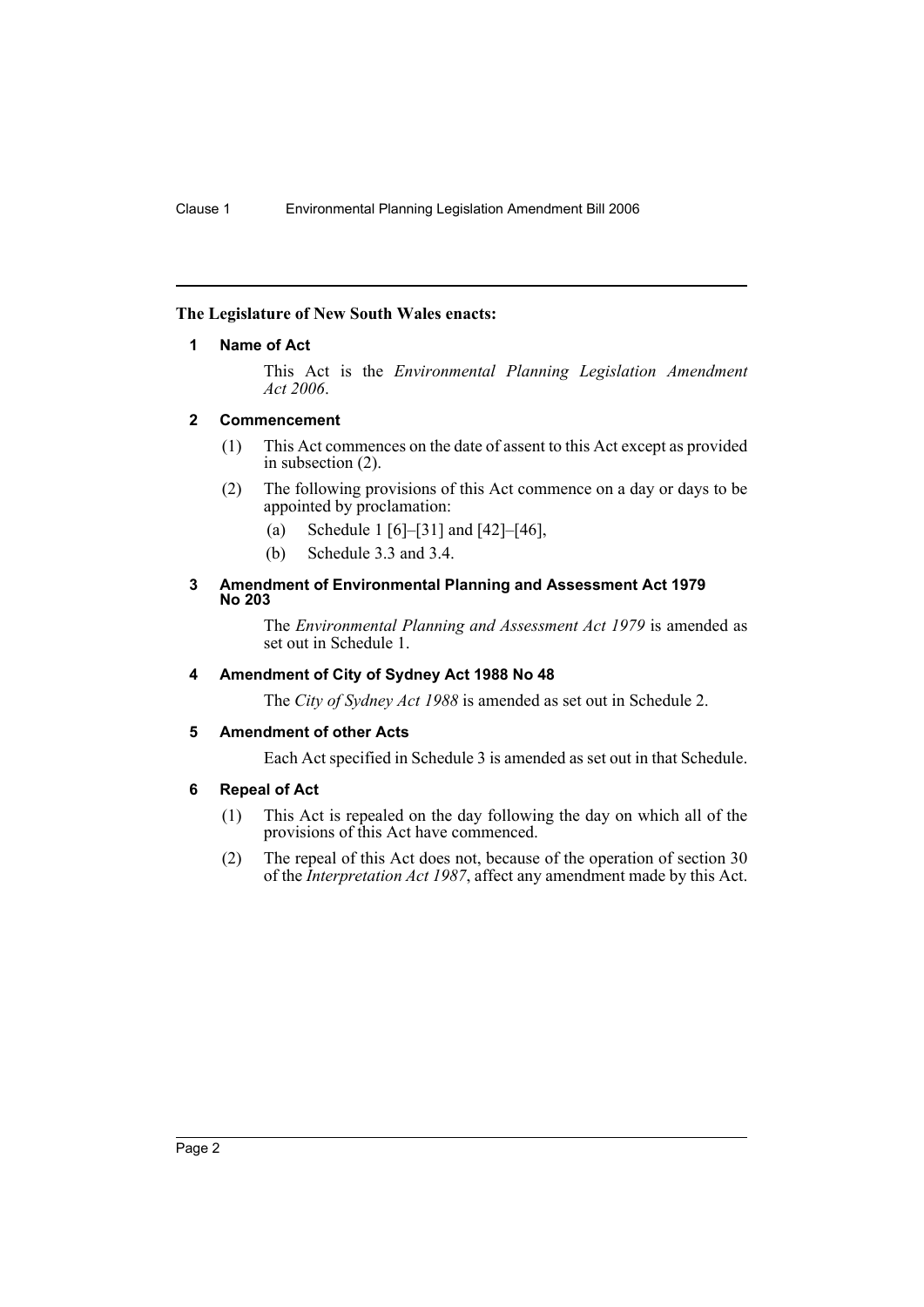Amendment of Environmental Planning and Assessment Act 1979 Schedule 1

# **Schedule 1 Amendment of Environmental Planning and Assessment Act 1979**

(Section 3)

# **[1] Section 4 Definitions**

Omit the definition of *Department* from section 4 (1). Insert instead: *Department* means the Department of Planning.

# **[2] Section 75B Projects to which Part applies**

Insert "(including by an order that amends such a policy)" after "Gazette" in section  $75B(1)(\bar{b})$ .

# **[3] Section 75B (1)**

Insert "or a class of" after "particular".

# **[4] Section 75B (3)**

Insert "only" after "If" and "The development is to be dealt with under this Part as a single project." after "applies.".

#### **[5] Section 75C Critical infrastructure projects**

Insert at the end of the section:

(2) Section 75B applies to a declaration under this section in the same way as it applies to a declaration under that section. The declaration of a critical infrastructure project under this section may (but need not) be made at the same time or by the same method as the declaration under section 75B relating to the project.

# **[6] Section 75I Director-General's environmental assessment report**

Insert at the end of section 75I (2) (f):

, and

(g) a statement relating to compliance with the environmental assessment requirements under this Division with respect to the project.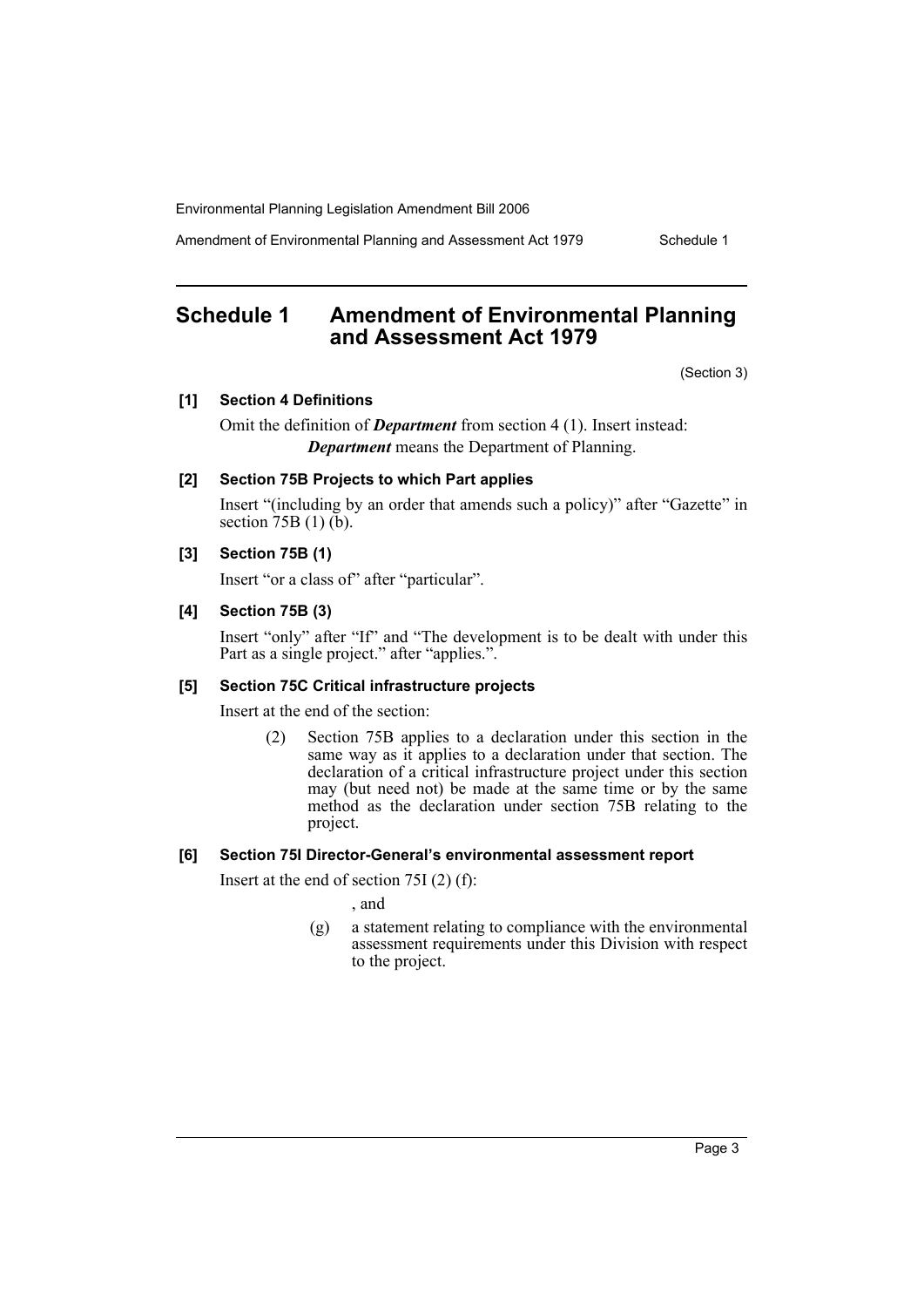Schedule 1 Amendment of Environmental Planning and Assessment Act 1979

#### **[7] Section 75J Giving of approval by Minister to carry out project**

Omit section 75J (1) (a) and (b). Insert instead:

- (a) the proponent makes an application for the approval of the Minister under this Part to carry out a project, and
- (b) the Director-General has given his or her report on the project to the Minister,

# **[8] Section 75J (2) (a)**

Insert "(and the statement relating to compliance with environmental assessment requirements)" after "recommendations".

#### **[9] Section 75J (3)**

Omit the subsection. Insert instead:

(3) In deciding whether or not to approve the carrying out of a project, the Minister may (but is not required to) take into account the provisions of any environmental planning instrument that would not (because of section 75R) apply to the project if approved. However, the regulations may preclude approval for the carrying out of a class of project (other than a critical infrastructure project) that such an instrument would otherwise prohibit.

# **[10] Section 75J (5)**

Insert after section 75J (4):

(5) The conditions of approval for the carrying out of a project may require the proponent to comply with any obligations in a statement of commitments made by the proponent (including by entering into a planning agreement referred to in section 93F).

#### **[11] Section 75M Application for approval of concept plan for project**

Omit "submit a concept plan" from section 75M (1), "The concept plan" (wherever occurring) from section  $75M$  (2) and  $(3)$  and "the submission" (wherever occurring) from section 75M (4).

Insert instead, respectively, "apply for approval of a concept plan", "The application" and "an application for approval".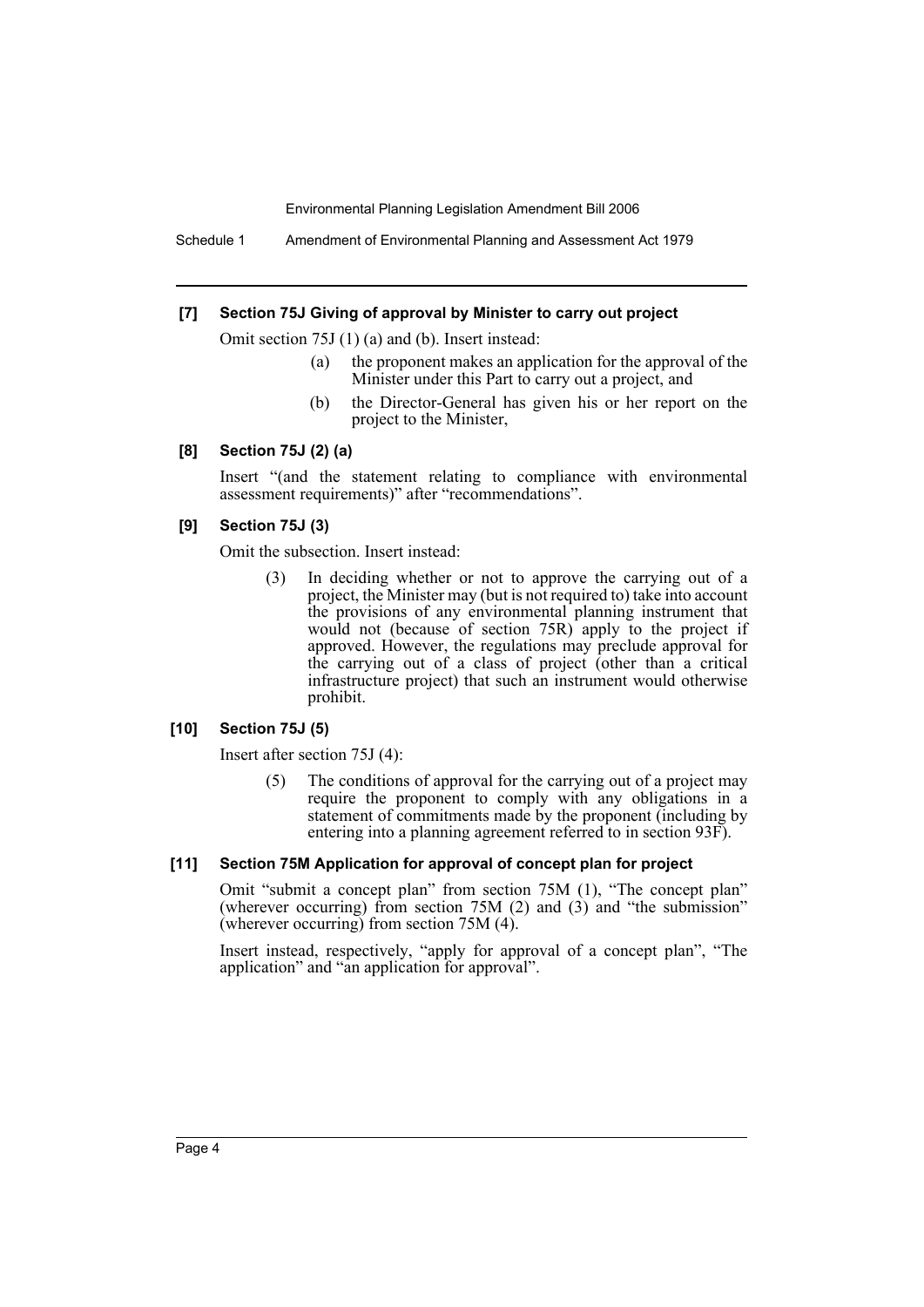Amendment of Environmental Planning and Assessment Act 1979 Schedule 1

# **[12] Section 75M (3A)**

Insert after section 75M (3):

(3A) A single application may be made for approval of a concept plan for a project and for approval to carry out any part or aspect of the project. In that case, environmental assessment requirements, public consultation and reports under this Division and Division 2 with respect to the project may be combined.

# **[13] Section 75O Giving of approval for concept plan**

Omit section 75O (1) (a) and (b). Insert instead:

- (a) the proponent makes an application for the approval of the Minister under this Part of a concept plan for a project, and
- (b) the Director-General has given his or her report on the project to the Minister,

# **[14] Section 75O (2) (a)**

Insert "(and the statement relating to compliance with environmental assessment requirements)" after "recommendations".

# **[15] Section 75O (3)**

Omit the subsection. Insert instead:

(3) In deciding whether or not to give approval for the concept plan for a project, the Minister may (but is not required to) take into account the provisions of any environmental planning instrument that would not (because of section 75R) apply to the project if approved. However, the regulations may preclude approval for a concept plan for the carrying out of a class of project (other than a critical infrastructure project) that such an instrument would otherwise prohibit.

# **[16] Section 75O (4)**

Omit "with such modifications of the project".

Insert instead "with such modifications of the concept plan".

# **[17] Section 75O (5)**

Insert after section 75O (4):

(5) Approval for the concept plan may be given under this Division subject to satisfactory arrangements being made, before final approval is given for the project or any stage of the project under this Part or under the other provisions of this Act, for the purpose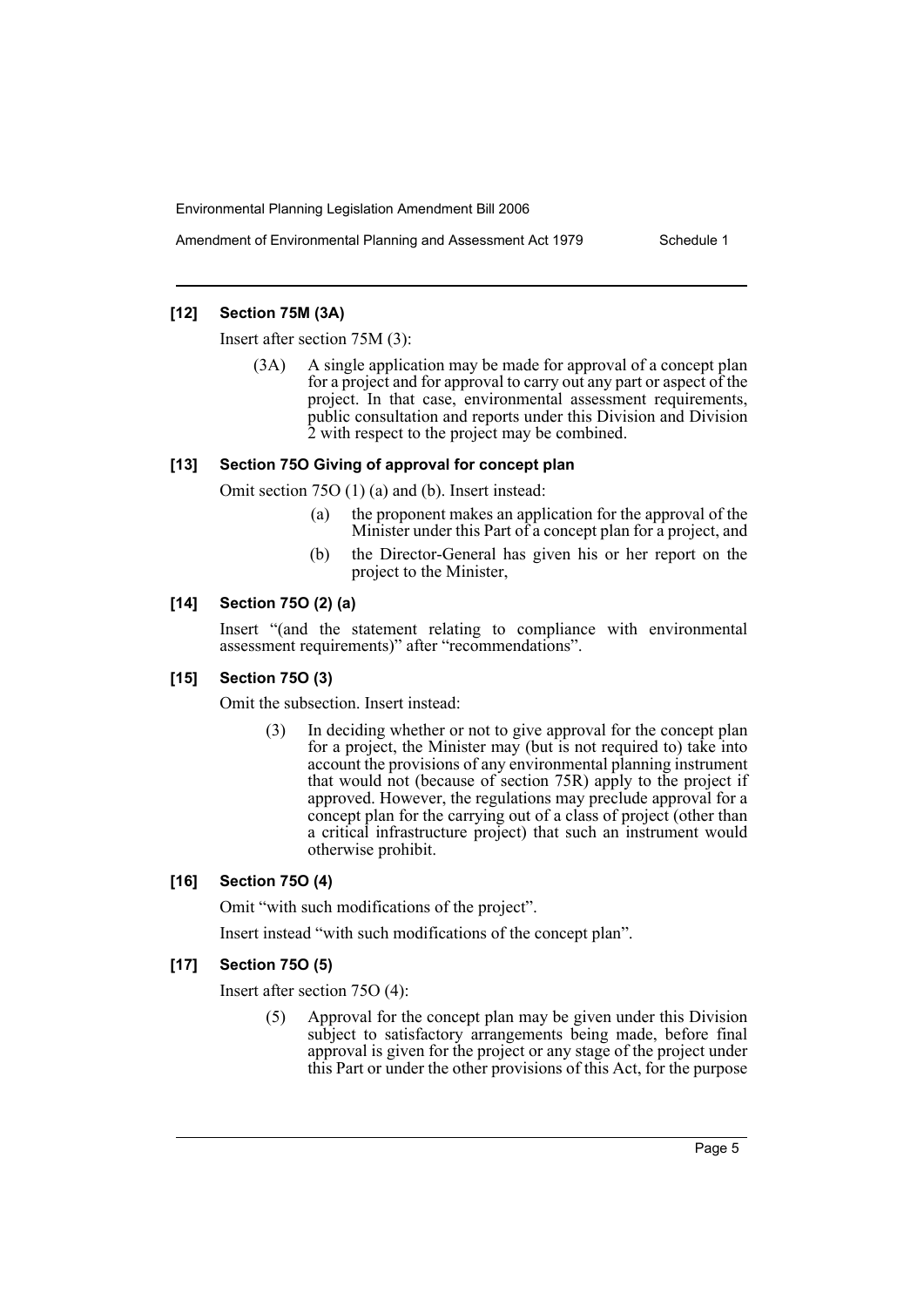Schedule 1 Amendment of Environmental Planning and Assessment Act 1979

of fulfilling the obligations in a statement of commitments made by the proponent (including by entering into a planning agreement referred to in section 93F).

#### **[18] Section 75P Determinations with respect to project for which concept plan approved**

Insert after section 75P (1):

(1A) The further requirements for approval to carry out the project or any part of the project that the Minister may determine under subsection  $(1)$   $(a)$  are not limited to matters that the Director-General may require under Division 2.

> **Note.** The Minister may, for example, require a design competition for any building that is part of the project.

# **[19] Section 75P (2) (a1)**

Insert after section 75P (2) (a):

(a1) any consent granted for the project or that stage of the project under Part 4 is to be subject to such conditions as the Minister directs for the purpose of fulfilling the obligations in a statement of commitments submitted by the proponent (in which case those conditions cannot be modified without the approval of the Minister and a person cannot appeal to the Court under this Act in respect of the direction or any such conditions imposed by the consent authority),

#### **[20] Section 75P (2) (c1)**

Insert after section 75P (2) (c):

(c1) a provision of an environmental planning instrument prohibiting or restricting the carrying out of the project or that stage of the project under Part  $\overline{4}$  (other than a project of a class prescribed by the regulations) does not have effect if the Minister so directs,

#### **[21] Section 75Q Appeal by proponent**

Omit "a concept plan has been submitted" from section 75Q (1).

Insert instead "an application for approval of a concept plan has been made".

#### **[22] Section 75R Application of other provisions of Act**

Omit the note to section 75R (3). Insert instead:

**Note.** See sections 75J (3) and 75O (3) in relation to the application of such instruments when an application for approval of a project or a concept plan is being considered.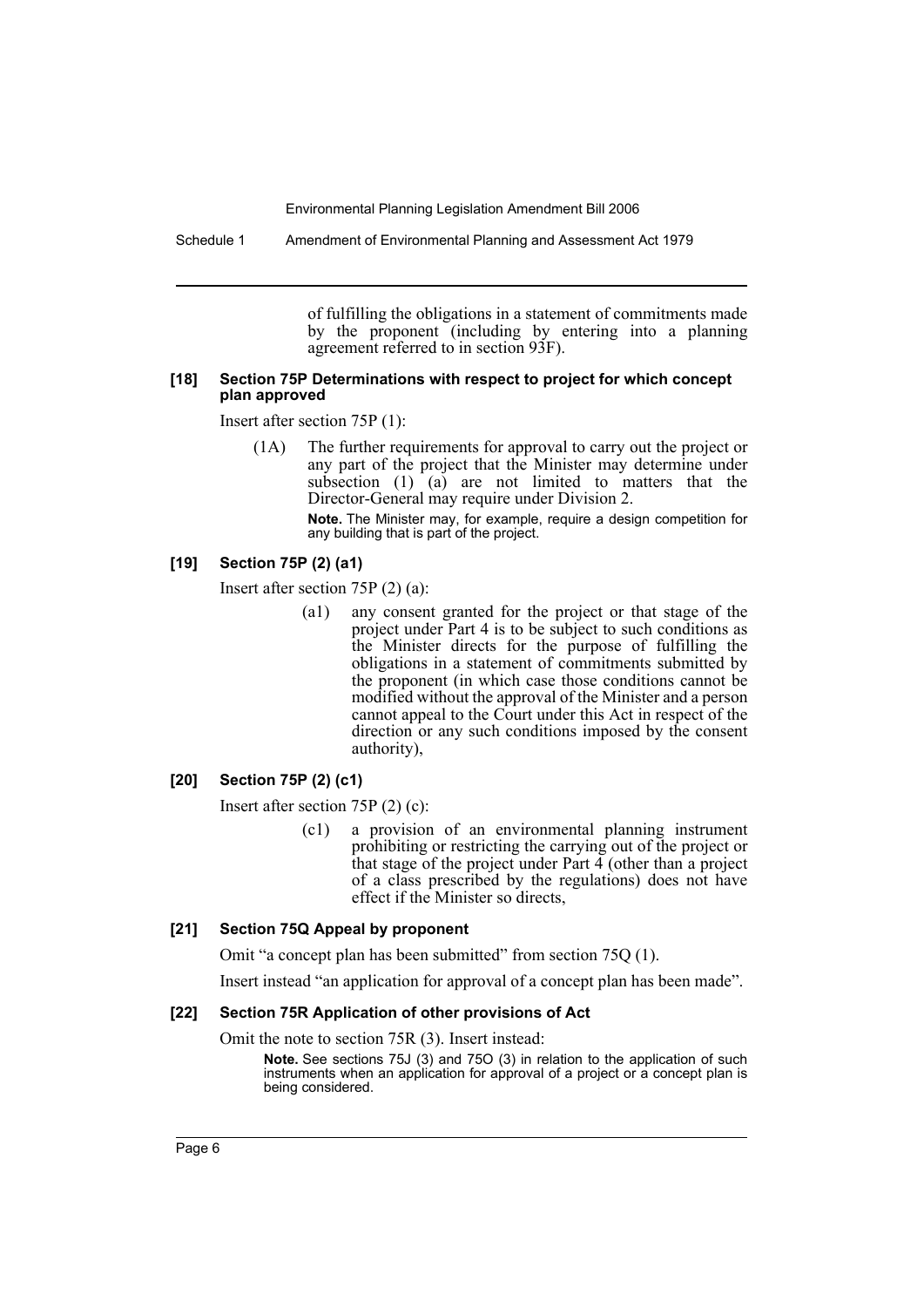Amendment of Environmental Planning and Assessment Act 1979 Schedule 1

# **[23] Section 75R (3A)**

Insert after section 75R (3):

- (3A) The Minister may, by order published in the Gazette, amend an environmental planning instrument to authorise the carrying out of any of the following development (or to remove or modify any provisions of the instrument that purport to prohibit or restrict the carrying out of any of the following development):
	- (a) development that is an approved project,
	- (b) development that is a project for which a concept plan has been approved (whether or not approval for carrying out the project or any part of the project is subject to this Part).

#### **[24] Section 75S Erection and occupation of buildings and subdivision of land**

Insert before section 75S (1):

(1A) For the purposes of this section, a relevant provision is section 81A, section 109M or any other provision of this Act relating to the issue of subdivision certificates.

#### **[25] Section 75S (1)**

Omit "Section 81A". Insert instead "A relevant provision".

# **[26] Section 75S (2)**

Omit the subsection. Insert instead:

- (2) However:
	- (a) a relevant provision does not apply unless that provision would have applied if this Part did not apply to the project, and
	- (b) a relevant provision applies to a critical infrastructure project if the Minister when giving approval under this Part makes it a condition of that approval that the provision applies.

# **[27] Section 75U Approvals etc legislation that does not apply**

Insert "or State protected land" after "clear native vegetation" in section 75U (1) (e).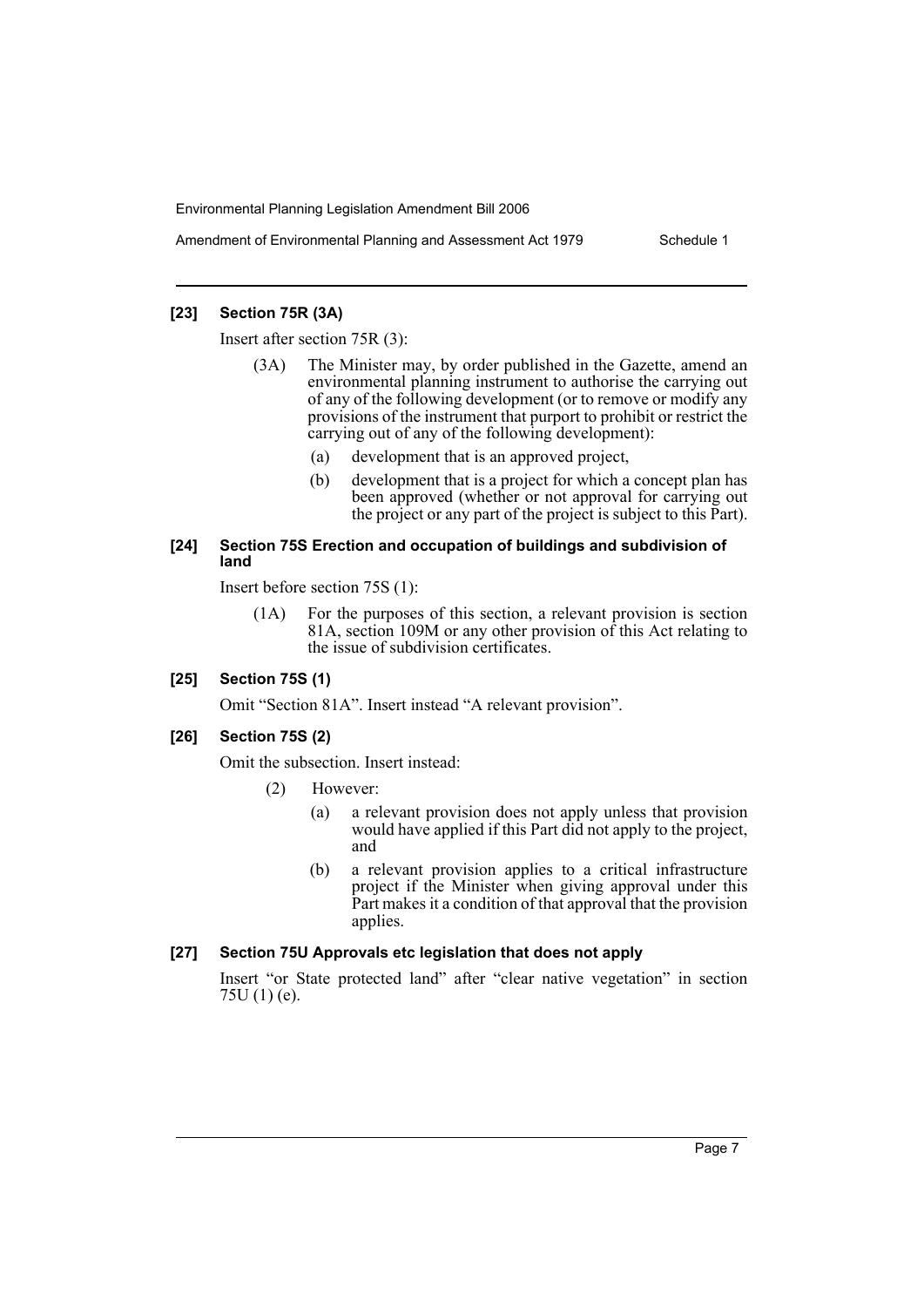Schedule 1 Amendment of Environmental Planning and Assessment Act 1979

#### **[28] Section 75U (4)**

Insert after section 75U (3) (after the note):

(4) A reference in this section to an approved project includes a reference to any investigative or other activities that are required to be carried out for the purpose of complying with any environmental assessment requirements under this Part in connection with an application for approval to carry out the project or of a concept plan for the project.

#### **[29] Section 75X Miscellaneous provisions relating to approvals under this Part**

Omit "concept plans submitted for the Minister's approval" from section  $75X(2)(e)$ .

Insert instead "applications for the Minister's approval of concept plans".

# **[30] Section 75YA**

Insert after section 75Y:

# **75YA Surrender of approvals and consents**

- (1) An approval under this Part may be surrendered, subject to and in accordance with the regulations, by any person entitled to act on the approval.
- (2) A condition of the approval of a project under this Part may require any one or more of the following:
	- (a) the surrender under subsection (1) of any other approval under this Part relating to the project or the land concerned,
	- (b) the surrender under section 104A of any development consent relating to the project or the land concerned,
	- (c) the surrender, subject to and in accordance with the regulations, of a right conferred by Division 10 of Part 4 relating to the project or the land concerned.

#### **[31] Section 75ZA Savings, transitional and other provisions**

Omit section 75ZA (2) and (3). Insert instead:

(2) The regulations may make provision for or with respect to the effect of any such action under Part 4 or Part  $\vec{5}$  after the declaration is made or to the effect of the revocation of a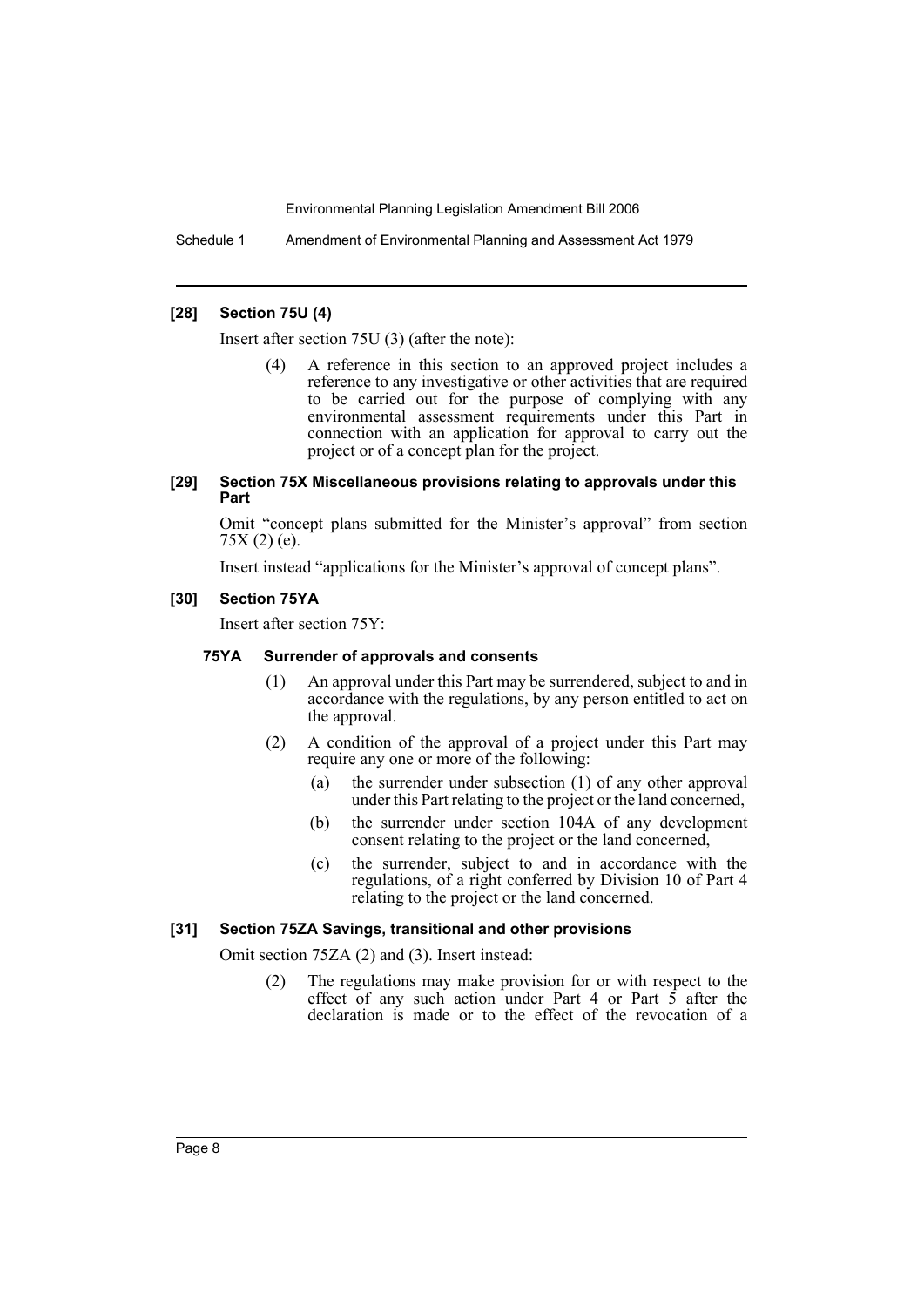Amendment of Environmental Planning and Assessment Act 1979 Schedule 1

declaration after an approval has been given under this Part. In particular, the regulations may make provision for or with respect to:

- (a) the termination or consolidation of consents or approvals under Part 4 or Part 5, and
- (b) the revival of consents or approvals under Part 4 or Part 5 or the preservation of the effect of approvals under this Part, and
- (c) the recognition of any environmental assessment under Part 4 or Part 5 for the purposes of this Part or of any environmental assessment under this Part for the purposes of Part 4 or Part 5.
- (3) Any development that has been approved by the Minister under this Part (at any time after the commencement of this Part) is taken to be a project to which this Part applies, and to have been such a project for the purposes of any application, concept plan or other matter under this Part in relation to the development.
- (4) Subsection (3) extends to things that purport to be done under this Part.

# **[32] Section 78A Application**

Omit "1–6, 8, 9" from section 78A (3). Insert instead "1–5".

#### **[33] Section 78A (3), note**

Omit the note to the subsection.

# **[34] Section 93D Relationship to planning instruments**

Omit "(other than section 93I)".

#### **[35] Section 93F Planning agreements**

Insert after section 93F (3):

(3A) A planning agreement cannot exclude the application of section 94 or 94A in respect of development unless the consent authority for the development or the Minister is a party to the agreement.

#### **[36] Section 93I Circumstances in which planning agreements can or cannot be required to be made**

Omit "application." from section 93I (3) (b). Insert instead:

application,

or that is in the terms of a commitment made by the proponent in a statement of commitments made under Part 3A.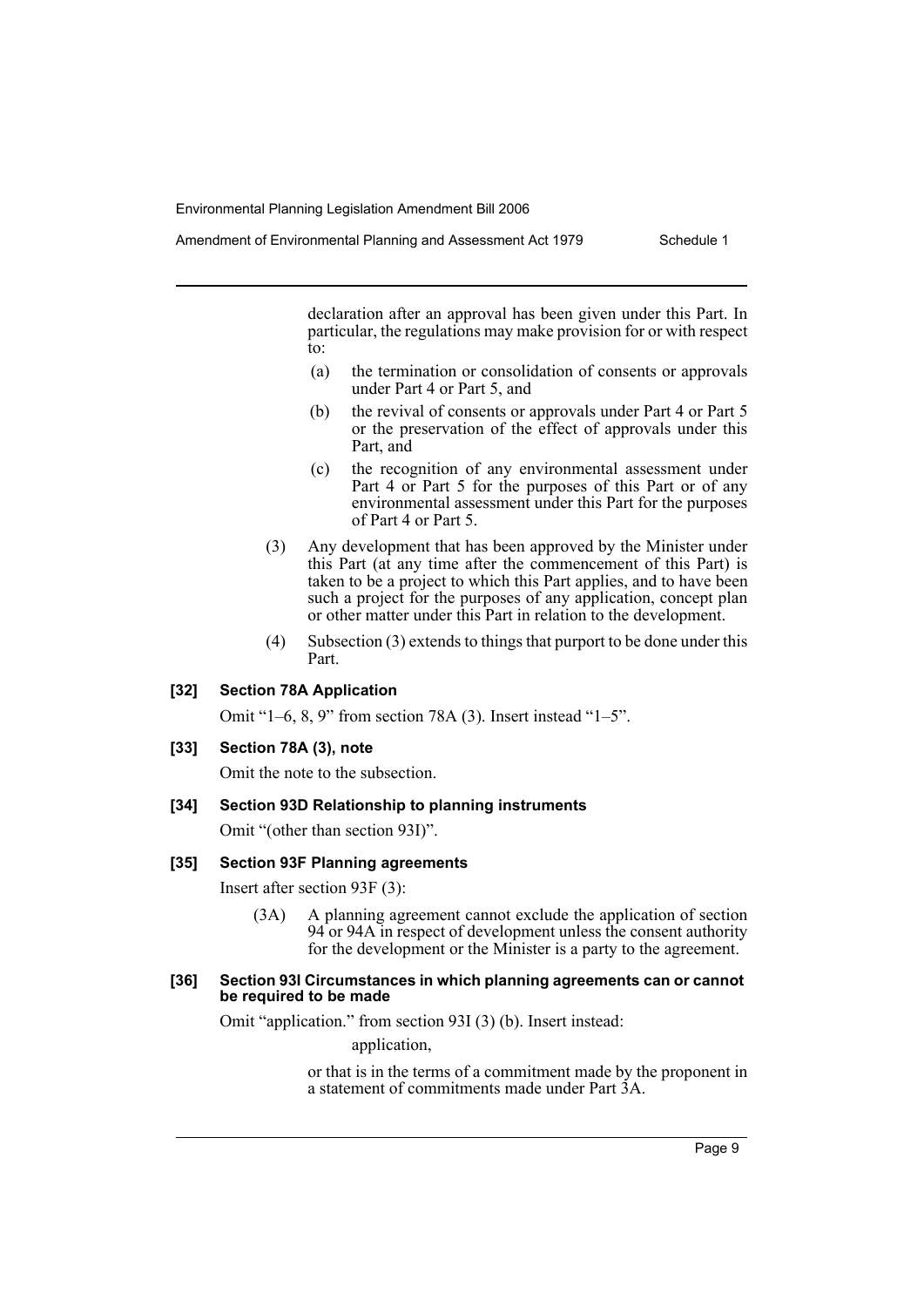Schedule 1 Amendment of Environmental Planning and Assessment Act 1979

# **[37] Section 94CA**

Insert after section 94C:

#### **94CA Public service or public amenity may be provided outside NSW**

A condition may, with the written approval of the Minister, be imposed under section 94 or 94A for the provision of a public amenity or public service on land in another State or Territory if the area in which the development the subject of the condition is to be carried out adjoins the other State or Territory.

#### **[38] Section 94ED Provision of infrastructure**

Insert at the end of section 94ED (1) (c):

and

- (d) the Minister, corporation, Department or Director-General doing any one or more of the following:
	- (i) carrying out of any research or investigation,
	- (ii) preparing any report, study or instrument,
	- (iii) doing any other matter or thing in connection with the exercise of any statutory function under this Act,

# **[39] Section 94ED (2)**

Insert "or within New South Wales" after "contributions area".

#### **[40] Section 94EE Minister to determine development contributions**

Insert after section 94EE (3):

- (3A) The determination of the Minister is to identify what part (if any) of a development contribution, that is to be imposed as a condition under this Subdivision, is for the provision of infrastructure by a council or for any one or more of the matters set out in section 94ED (1) (d).
- (3B) Any part of a development contribution identified in accordance with subsection  $(3A)$ :
	- (a) is, for the purposes of Subdivision 5, taken not to be received by the consent authority under this Subdivision, and
	- (b) is not to be taken into account in calculating the cost of infrastructure for the purposes of subsection  $(2)$  (b), and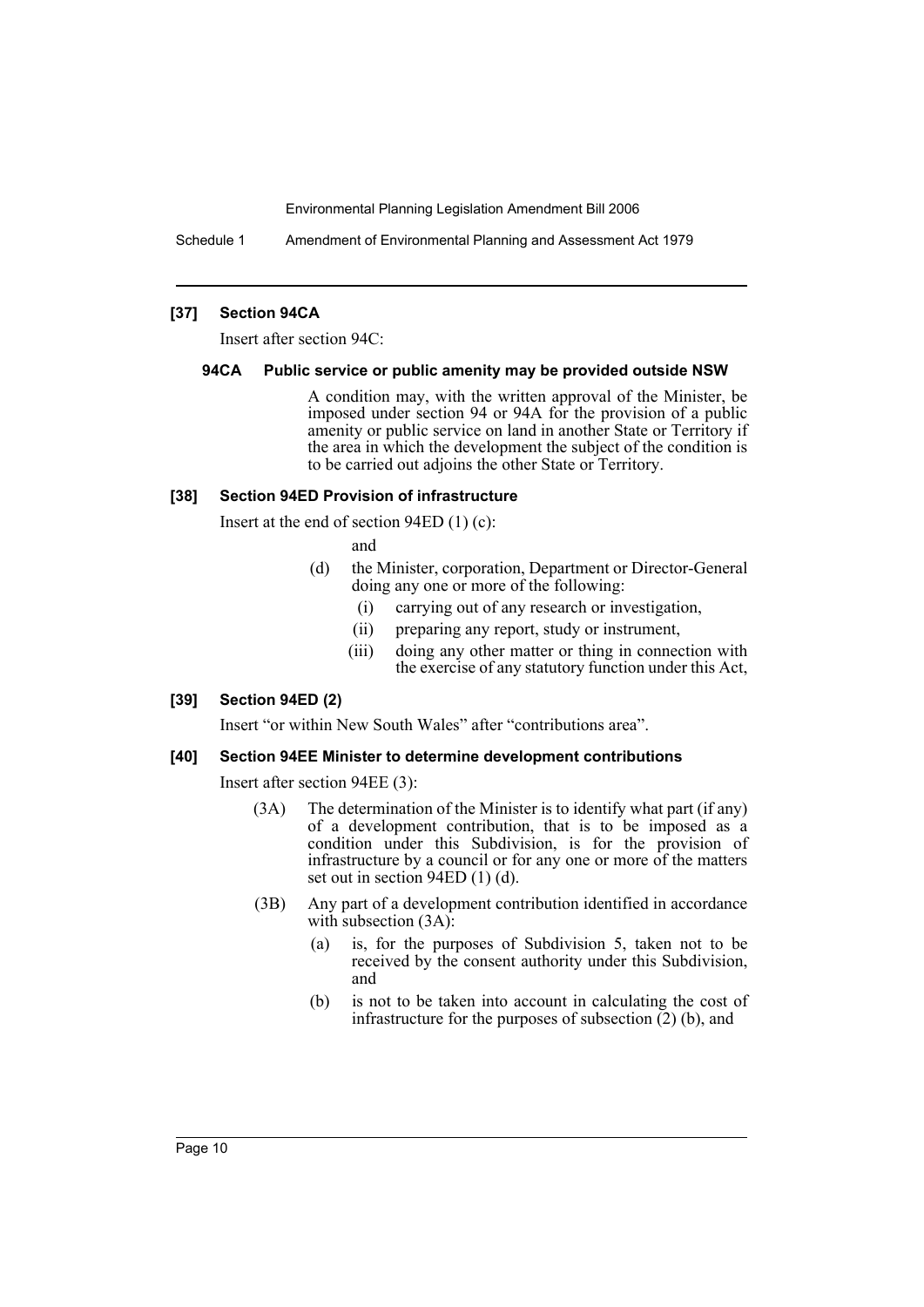Amendment of Environmental Planning and Assessment Act 1979 Schedule 1

- (c) is, if the part is identified as being for the provision of infrastructure by a council, to be provided to the council and is to be held and applied by the council in accordance with section 93E, and
- (d) is, if the part is identified as being for any one or more of the matters set out in section  $94E\bar{D}$  (1) (d), to be provided to the Department and is to be held and applied by the Department in accordance with section 93E.

# **[41] Section 95 Lapsing of consent**

Insert after section 95 (5):

(6) Despite any other provision of this section, a development consent that is subject to a deferred commencement condition under section 80  $(3)$  lapses if the applicant fails to satisfy the consent authority as to the matter specified in the condition within 5 years from the grant of the consent or, if a shorter period is specified by the consent authority, within the period so specified.

#### **[42] Section 109E Principal certifying authorities**

Insert after section 109E (1):

(1AA) The council must, if appointed under subsection (1), accept that appointment.

#### **[43] Section 109EA Replacement of principal certifying authorities**

Insert after section 109EA (1):

(1A) If the relevant authority approves the appointment of the council to replace another person as the principal certifying authority, the council must accept that appointment.

# **[44] Sections 109F (1) and 109G**

Omit "the certifying authority is satisfied that" wherever occurring.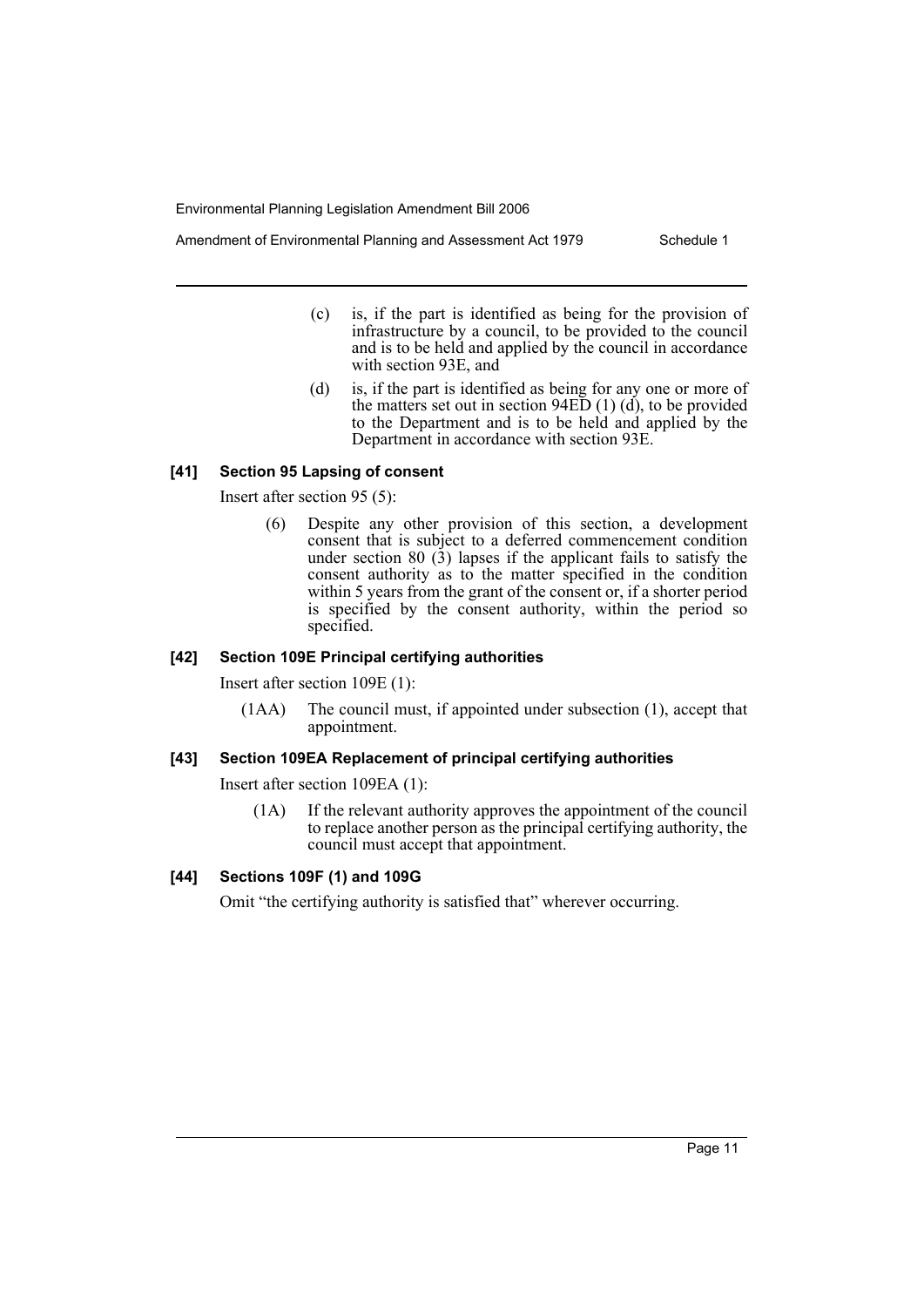Schedule 1 Amendment of Environmental Planning and Assessment Act 1979

#### **[45] Section 109H**

Omit the section. Insert instead:

#### **109H Restrictions on issue of occupation certificates**

- (1) There are two kinds of occupation certificates, as follows:
	- (a) an *interim occupation certificate* that authorises a person to commence occupation or use of a partially completed new building, or to commence a new use of part of a building resulting from a change of building use for an existing building,
	- (b) a *final occupation certificate* that authorises a person to commence occupation or use of a new building, or to commence a new use of a building resulting from a change of building use for an existing building.

It is not necessary for an interim occupation certificate to be issued before a final occupation certificate is issued with respect to the same building.

- (2) An occupation certificate must not be issued unless any preconditions to the issue of the certificate that are specified in a development consent or complying development certificate have been met.
- (3) An interim occupation certificate must not be issued to authorise a person to commence to occupy or use a partially completed new building unless:
	- (a) a development consent or complying development certificate is in force with respect to the building, and
	- (b) in the case of a building erected pursuant to a development consent but not a complying development certificate, a construction certificate has been issued with respect to the plans and specifications for the building, and
	- (c) the partially completed building is suitable for occupation or use in accordance with its classification under the *Building Code of Australia*, and
	- (d) such other requirements as are required by the regulations to be complied with before such a certificate may be issued have been complied with.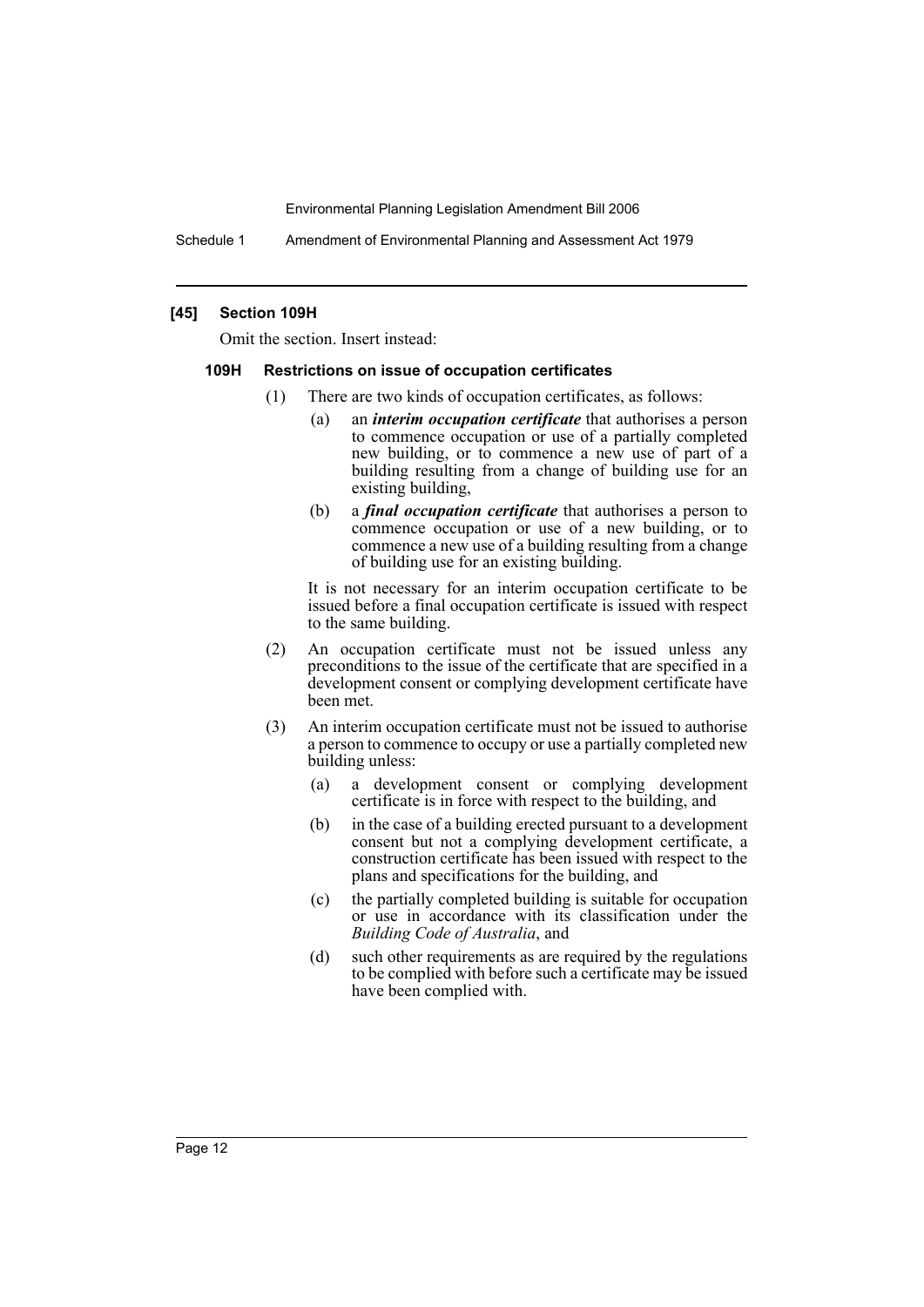- Amendment of Environmental Planning and Assessment Act 1979 Schedule 1
	- (4) An interim occupation certificate must not be issued to authorise a person to commence a new use of part of a building resulting from a change of building use for an existing building unless:
		- (a) a development consent or complying development certificate is in force with respect to the change of building use, and
		- (b) the part of the building is suitable for occupation or use in accordance with its classification under the *Building Code of Australia*, and
		- (c) such other requirements as are required by the regulations to be complied with before such a certificate may be issued have been complied with.
	- (5) A final occupation certificate must not be issued to authorise a person to commence occupation or use of a new building unless:
		- (a) a development consent or complying development certificate is in force with respect to the building, and
		- (b) in the case of a building erected pursuant to a development consent but not a complying development certificate, a construction certificate has been issued with respect to the plans and specifications for the building, and
		- (c) the building is suitable for occupation or use in accordance with its classification under the *Building Code of Australia*, and
		- (d) such other matters as are required by the regulations to be complied with before such a certificate may be issued have been complied with.
	- (6) A final occupation certificate must not be issued to authorise a person to commence a new use of a building resulting from a change of building use for an existing building unless:
		- (a) a development consent or complying development certificate is in force with respect to the change of building use, and
		- (b) the building is suitable for occupation or use in accordance with its classification under the *Building Code of Australia*, and
		- (c) such other matters as are required by the regulations to be complied with before such a certificate may be issued have been complied with.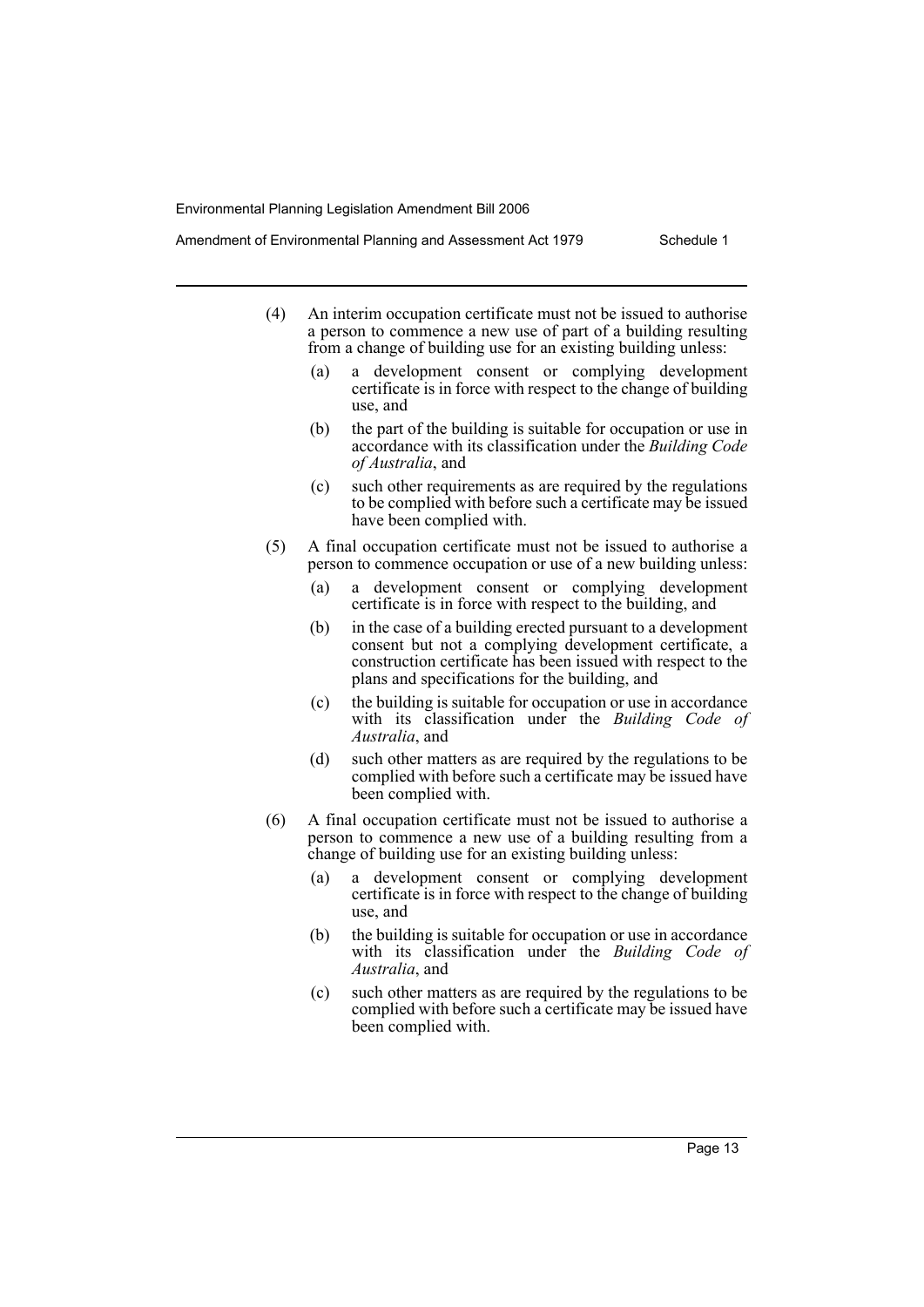Schedule 1 Amendment of Environmental Planning and Assessment Act 1979

(7) In this section:

*new building* includes an altered portion of, or an extension to, an existing building.

#### **[46] Section 109J**

Omit the section. Insert instead:

#### **109J Restriction on issue of subdivision certificates**

- (1) A subdivision certificate must not be issued for a subdivision unless:
	- (a) the subdivision is not prohibited by or under this Act, and
	- (b) in the case of subdivision that may not be carried out except with development consent, a development consent (or, in the case of complying development, a complying development certificate) is in force with respect to the subdivision, and
	- (c) in the case of subdivision for which a development consent has been granted, the applicant has complied with all conditions of the consent that, by its terms, are required to be complied with before a subdivision certificate may be issued in relation to the plan of subdivision, and
	- (d) in the case of subdivision for which a "deferred commencement" consent under section 80 (3) has been granted, the applicant has satisfied the consent authority concerning all matters as to which the consent authority must be satisfied before the consent can operate, and
	- (e) in the case of subdivision that relates to land within a water supply authority's area of operations, the applicant has obtained a certificate of compliance from the water supply authority with respect to the subdivision of the land, and
	- (f) in the case of subdivision the subject of an order made by the Court under section 40 of the *Land and Environment Court Act 1979* concerning the provision of drainage easements, all such drainage easements have been acquired by the council as referred to in that section, and
	- (g) in the case of subdivision the subject of a development consent for which the consent authority is required by the regulations to notify any objector:
		- (i) at least 28 days have elapsed since the objector was notified, or
		- (ii) if an appeal has been made by the objector within that time, the appeal has been finally determined.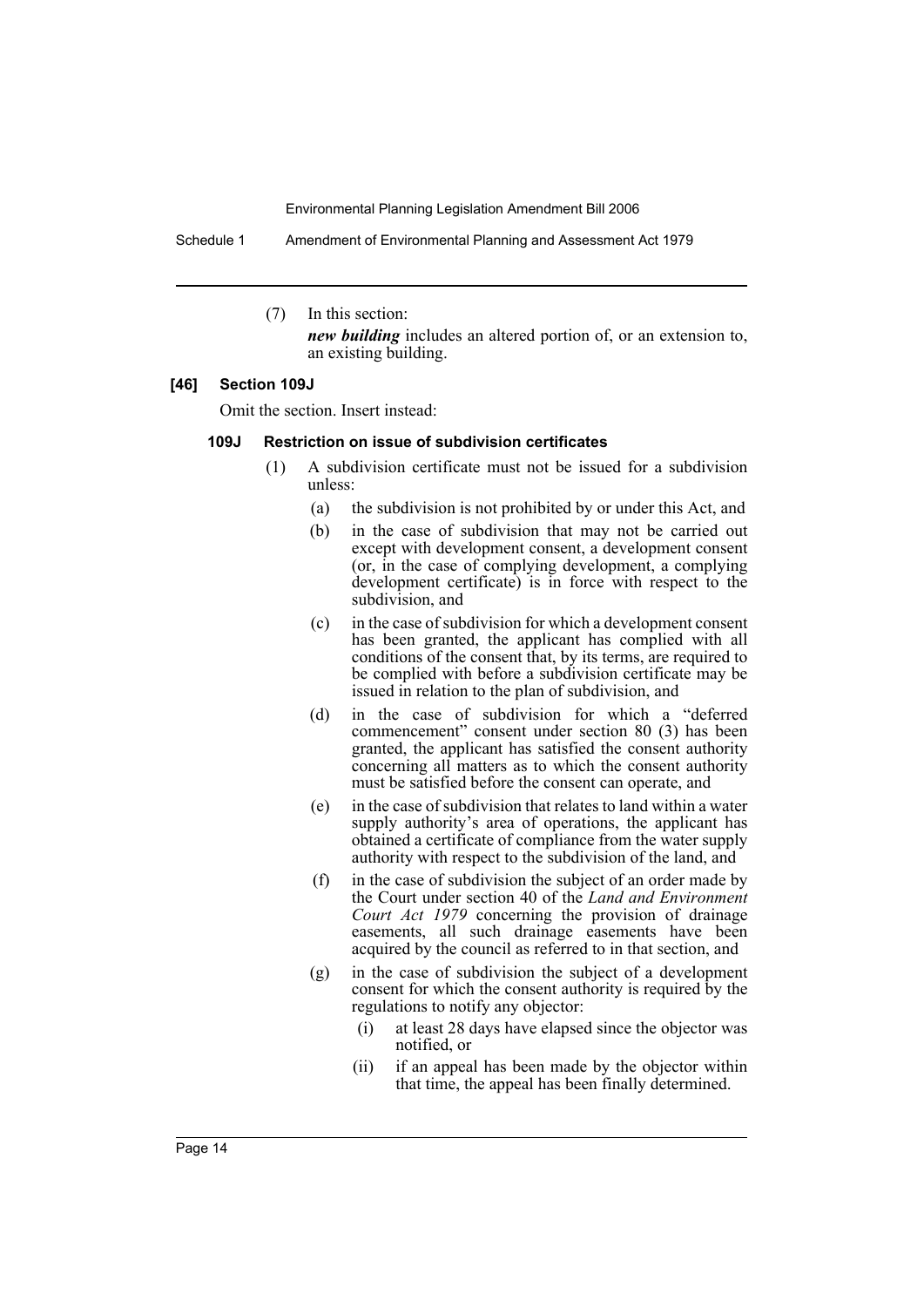- Amendment of Environmental Planning and Assessment Act 1979 Schedule 1
	- (2) Without limiting subsection (1), a subdivision certificate must not be issued for a subdivision that involves subdivision work unless:
		- (a) the work has been completed, or
		- (b) agreement has been reached between the applicant for the certificate and the consent authority:
			- (i) as to the payment by the applicant to the consent authority of the cost of carrying out the work, and
			- (ii) as to when the work will be completed by the consent authority, or
		- (c) agreement has been reached between the applicant for the certificate and the consent authority:
			- (i) as to the security to be given by the applicant to the consent authority with respect to the work to be completed, and
			- (ii) as to when the work will be completed by the applicant.
	- (3) Subsection (2) does not prohibit the issue of a subdivision certificate for part only of land that may be subdivided in accordance with a development consent as long as the requirements of that subsection have been complied with in relation to that part.
	- (4) In this section:

*certificate of compliance*, in relation to a water supply authority, means a certificate of compliance issued by the water supply authority under the Act under which the water supply authority is constituted.

*water supply authority* means:

- (a) the Sydney Water Corporation, the Hunter Water Corporation or a water supply authority within the meaning of the *Water Management Act 2000*, or
- (b) a council or county council exercising water supply, sewerage or stormwater drainage functions under Division 2 of Part 3 of Chapter 6 of the *Local Government Act 1993*.

# **[47] Section 109M Occupation and use of new building requires occupation certificate**

Omit "(4)" from section 109M (1).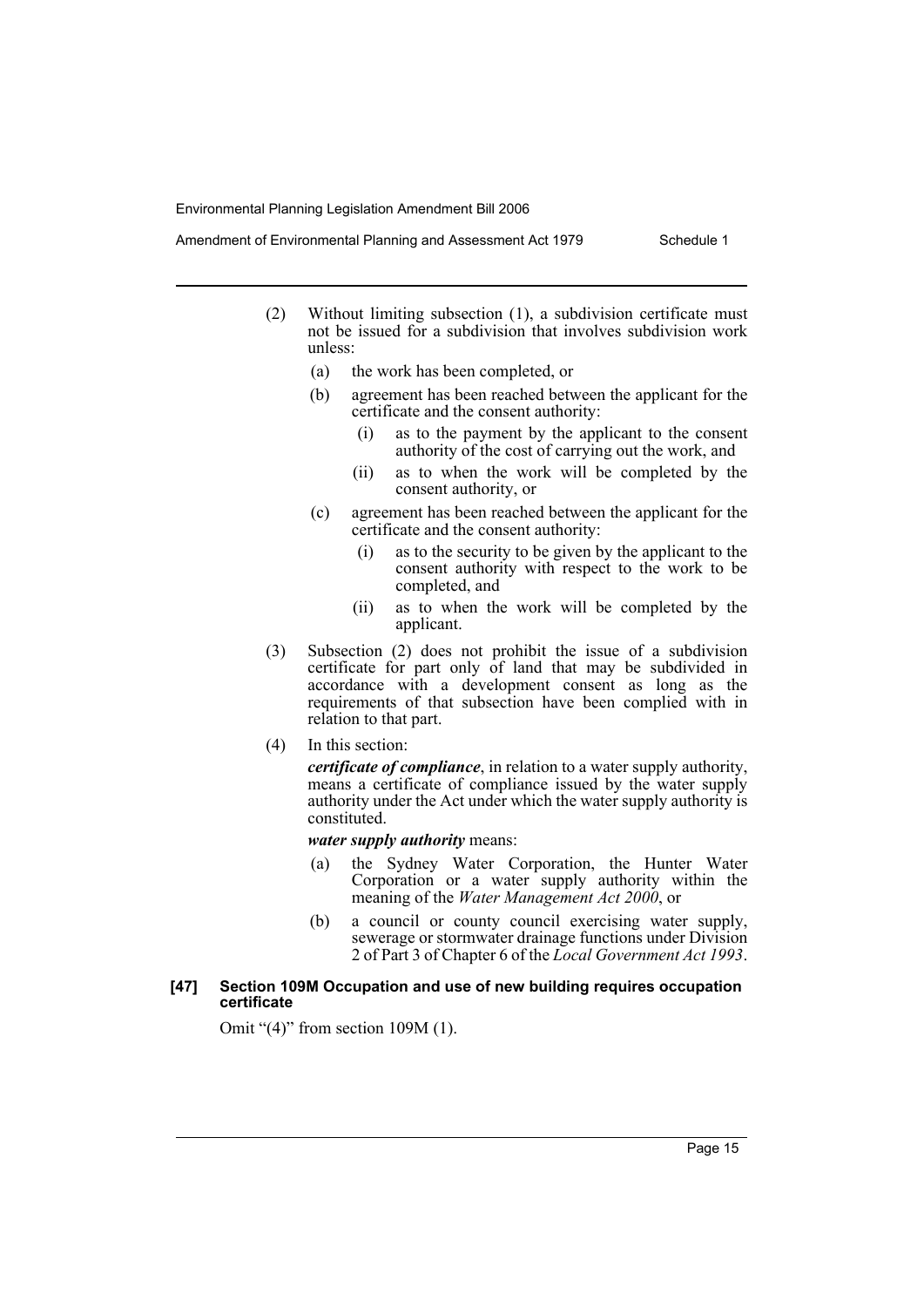Schedule 1 Amendment of Environmental Planning and Assessment Act 1979

#### **[48] Section 110E**

Insert after section 110D:

#### **110E Exemptions for certain activities**

Sections 111 and 112 do not apply to or in respect of the following (despite the terms of those sections):

- (a) a modification of an activity, whose environmental impact has already been considered, that will reduce its overall environmental impact,
- (b) a routine activity (such as the maintenance of infrastructure) that the Minister determines has a low environmental impact and that is carried out in accordance with a code approved by the Minister,
- (c) an activity (or part of an activity) that has been approved, or is to be carried out, by another determining authority after environmental assessment in accordance with this Part.

#### **[49] Section 111A Exemption**

Omit the section.

**[50] Section 116D Reference of undetermined applications to Minister** Omit "60 days" from section 116D (1). Insert instead "40 days".

# **[51] Section 116E Negotiating determination of development application** Omit "40 days" from section  $116E(4)$  (c) and "40-day" from section  $116E(5)$ . Insert instead, respectively, "21 days" and "21-day".

# **[52] Section 122J Powers of authorised officers to enter premises** Omit "or police officers" from section 122J (3).

Insert instead ", police officers or other persons".

# **[53] Section 122S Power of authorised officers to require answers and record evidence**

Insert after section 122S (2):

(3) An authorised officer may, by notice in writing, require a person to attend at a specified place and time to answer questions under this section if attendance at that place is reasonably required in order that the questions can be properly put and answered.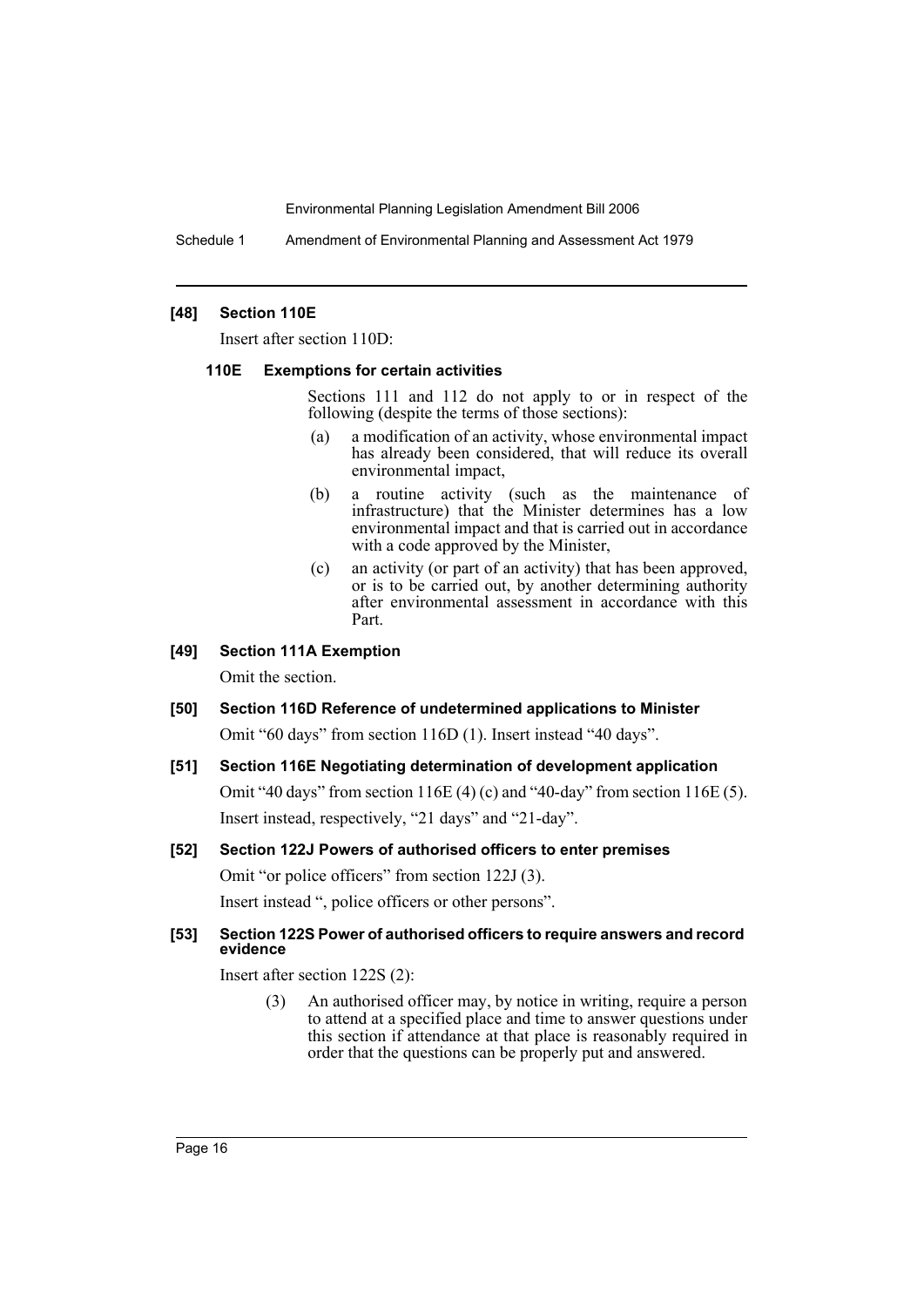- Amendment of Environmental Planning and Assessment Act 1979 Schedule 1
	- (4) The place and time at which a person may be required to attend under subsection (3) is to be:
		- (a) a place or time nominated by the person, or
		- (b) if the place and time nominated is not reasonable in the circumstances or a place and time is not nominated by the person, a place and time nominated by the authorised officer that is reasonable in the circumstances.
	- (5) An authorised officer may cause any questions and answers to questions given under this section to be recorded if the officer has informed the person who is to be questioned that the record is to be made.
	- (6) A record may be made using sound recording apparatus or audio visual apparatus, or any other method determined by the authorised officer.
	- (7) A copy of any such record must be provided by the authorised officer to the person who is questioned as soon as practicable after it is made.
	- (8) A record may be made under this section despite the provisions of any other law.

#### **[54] Section 127 Proceedings for offences**

Insert after section 127 (5):

- (5A) However, proceedings for any such offence may also be commenced within, but not later than, 2 years after the date on which evidence of the alleged offence first came to the attention of an authorised officer within the meaning of Division 2C of Part 6.
- (5B) If subsection (5A) is relied on for the purpose of commencing proceedings for an offence, the information or application must contain particulars of the date on which evidence of the offence first came to the attention of an authorised officer and need not contain particulars of the date on which the offence was committed. The date on which evidence first came to the attention of an authorised officer is the date specified in the information or application, unless the contrary is established.
- (5C) This section applies despite anything in the *Criminal Procedure Act 1986* or any other Act.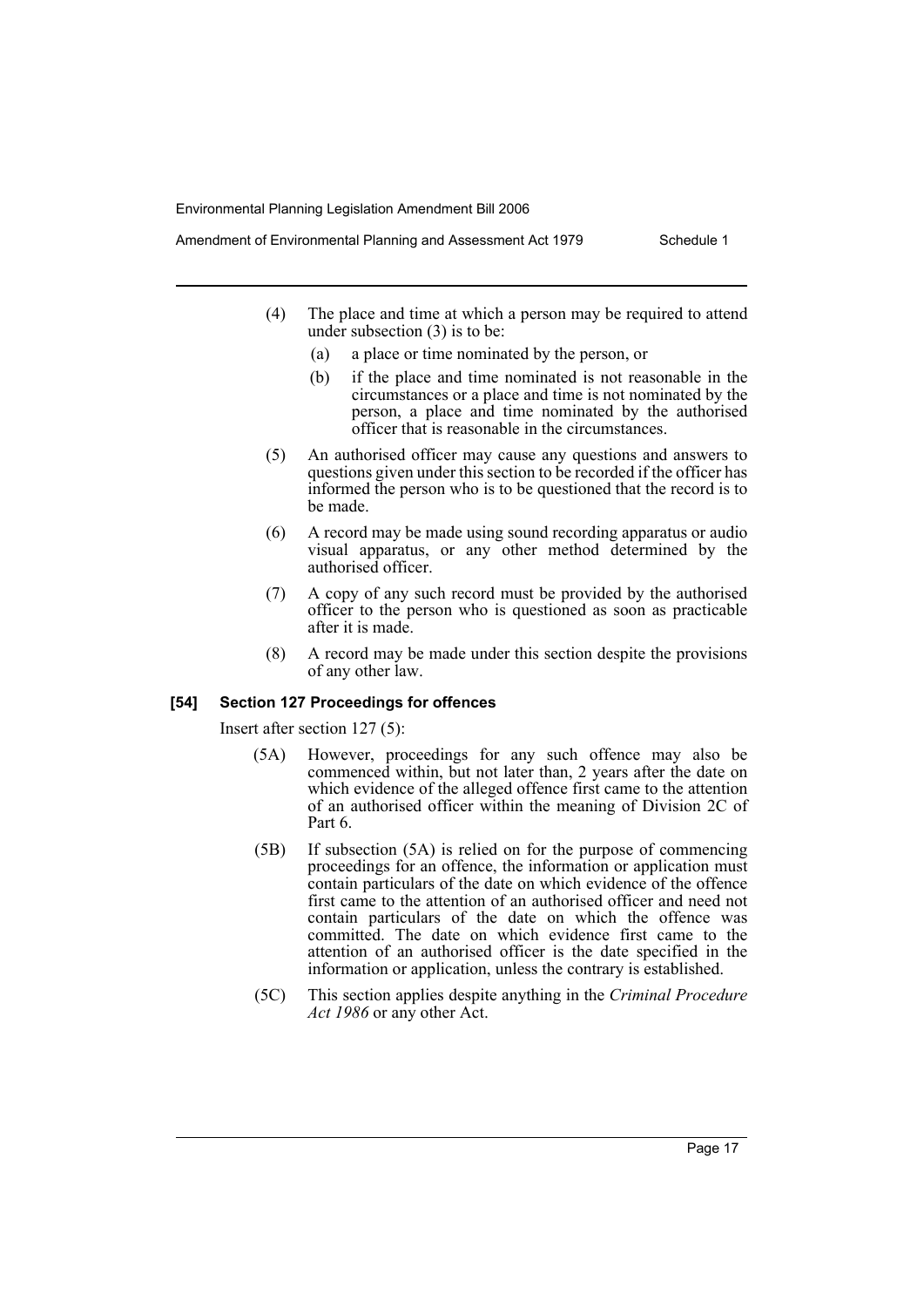Schedule 1 Amendment of Environmental Planning and Assessment Act 1979

#### **[55] Section 137 Charges and fees fixed by regulation**

Insert after section 137 (1):

(1A) The regulations may prescribe charges or fees, and prescribe the circumstances in which a person or body becomes liable for any such charge or fee, if the Minister, corporation, Department or Director-General carries out any research or investigation, prepares any report, study or instrument or does any other matter or thing in connection with the exercise of any statutory function under this Act, either at the request of the person or body or for the benefit of the person or body.

> **Note.** Such functions may include making an environmental planning instrument.

#### **[56] Schedule 6 Savings, transitional and other provisions**

Insert at the end of clause 1 (1):

*Environmental Planning Legislation Amendment Act 2006*

#### **[57] Schedule 6**

Insert at the end of the Schedule with appropriate Part and clause numbers:

# **Part Environmental Planning Legislation Amendment Act 2006**

#### **Definition**

In this Part:

*amending Act* means the *Environmental Planning Legislation Amendment Act 2006*.

#### **Savings and transitional regulations**

Regulations made under Part 1 of this Schedule have effect despite anything to the contrary in this Part.

# **Part 3A matters**

- (1) The amendments made by Schedule 1 [3], [4] and [5] to the amending Act apply to declarations made (or purporting to be made) before the commencement of those amendments.
- (2) The amendment made by Schedule 1 [12] to the amending Act applies only to applications lodged after the commencement of the amendment.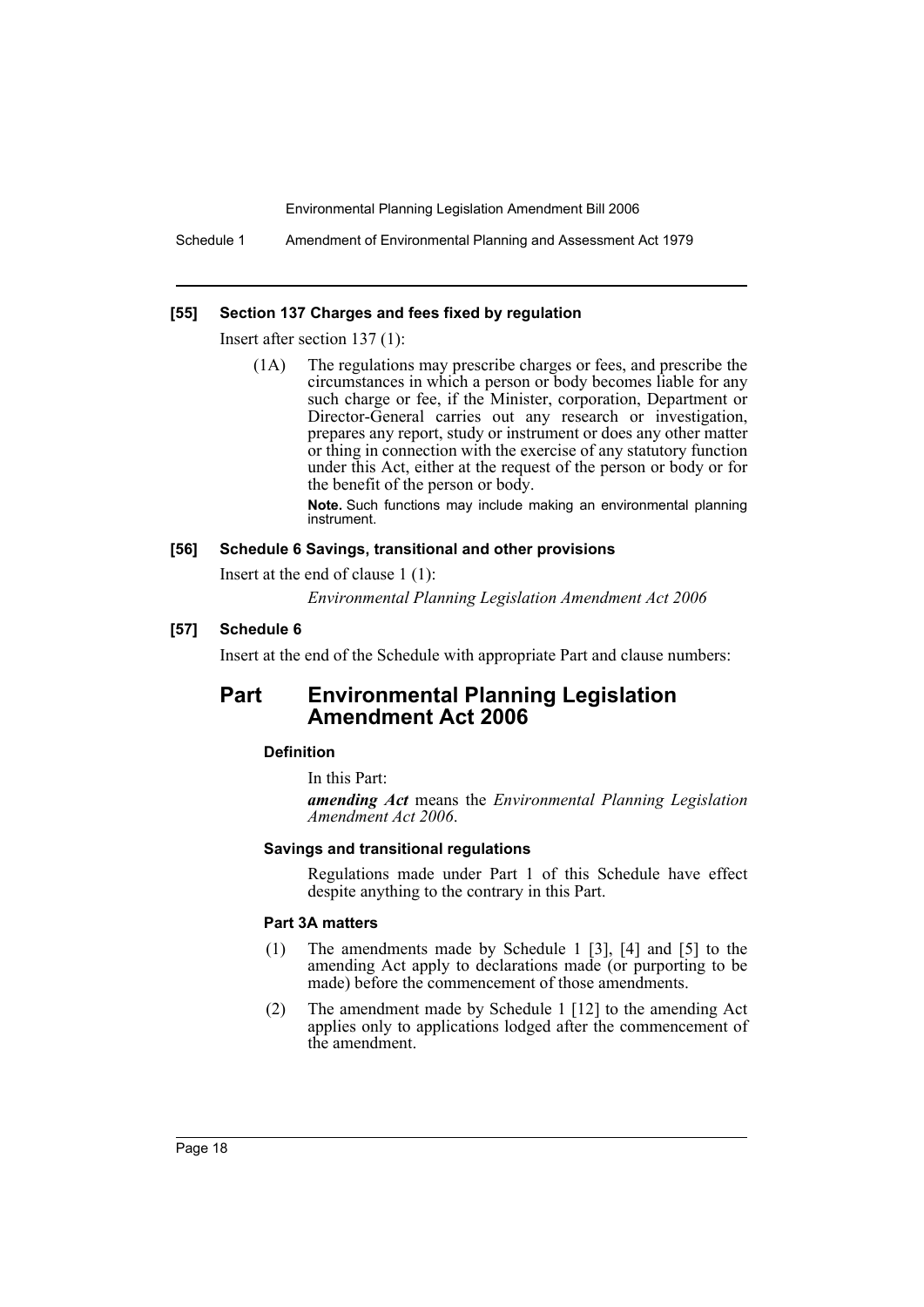- Amendment of Environmental Planning and Assessment Act 1979 Schedule 1
	- (3) The other amendments to Part 3A of this Act made by Schedule 1 to the amending Act extend to matters pending under Part 3A on the commencement of those amendments.
	- (4) A concept plan that was submitted before the commencement of the amendments made by Schedule 1 [11], [18] and [25] to the amending Act may continue to be dealt with after that commencement as if it were an application for approval of a concept plan.

#### **Planning agreements—exclusion of section 94 or 94A**

Section 93F (3A), as inserted by the amending Act, applies only to a planning agreement that is entered into after the commencement of that subsection and that was the subject of public notice under section 93G after that commencement.

#### **Contributions for public service or amenity outside NSW**

Section 94CA, as inserted by the amending Act, extends to permit contributions provided for a public amenity or service, as a result of a condition allowed under a contributions plan that is in force before the commencement of that section, to be applied, with the written approval of the Minister, to an equivalent, similar or related public amenity or service.

#### **Lapsing of consent**

A development consent granted before the commencement of section  $9\overline{5}$  (6), as inserted by the amending Act, that is subject to a deferred commencement condition under section 80 (3), lapses if the applicant fails to satisfy the consent authority as to the matter specified in the condition within:

- (a) 5 years after the date consent was granted, or
- (b) 2 years after the date of the commencement of section  $95(6)$ ,

whichever is the later.

#### **Occupation certificates**

Section 109H, as substituted by the amending Act, does not apply to or in respect of an application for an occupation certificate made, but not determined, before that substitution and that section, as in force immediately before that substitution, continues to apply to and in respect of any such application.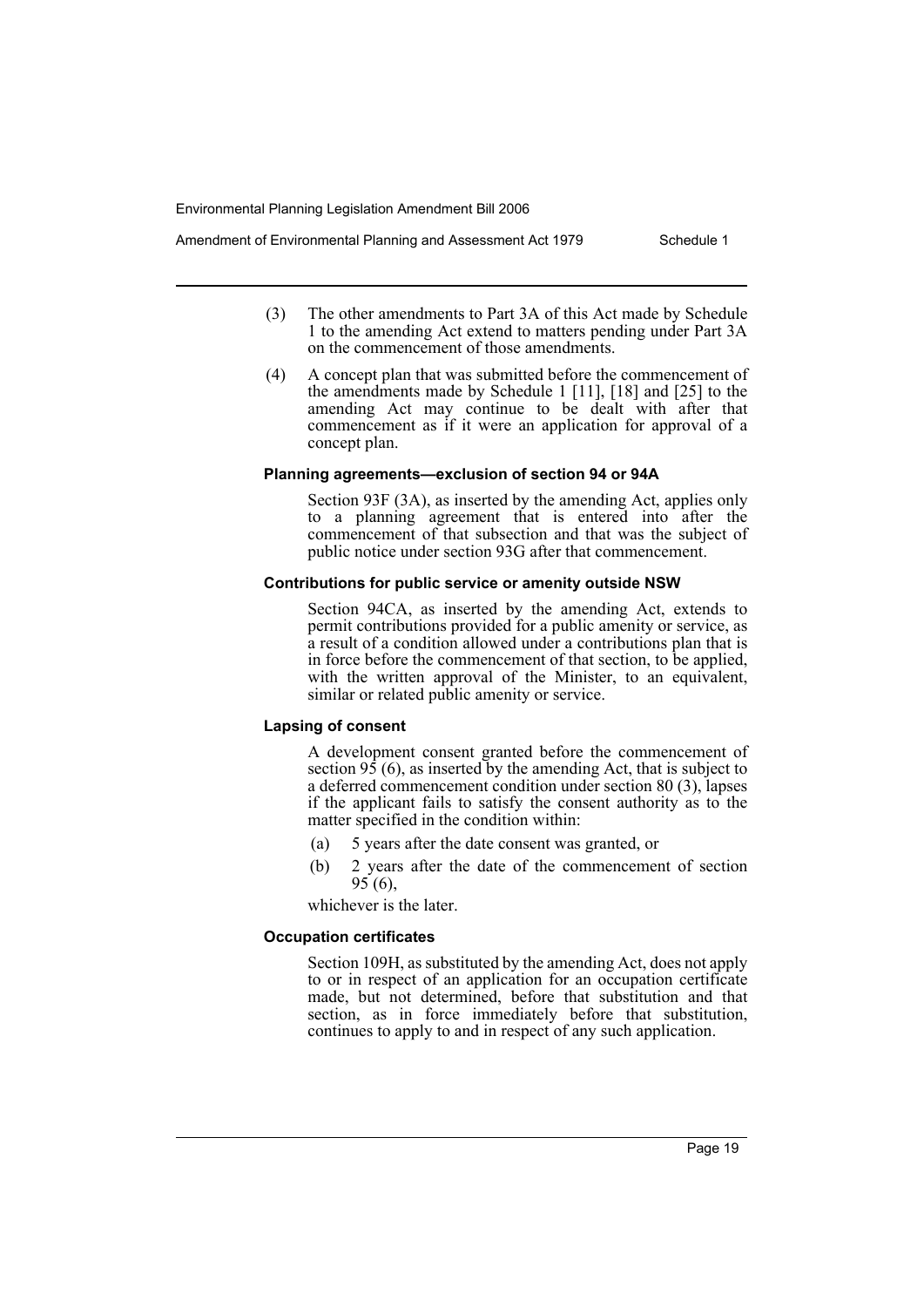Schedule 1 Amendment of Environmental Planning and Assessment Act 1979

#### **Subdivision certificates**

Section 109J, as substituted by the amending Act, does not apply to or in respect of an application for a subdivision certificate made, but not determined, before that substitution and that section, as in force immediately before that substitution, continues to apply to and in respect of any such application.

#### **Reference of undetermined applications to the Minister**

Section 116D, as amended by the amending Act, does not apply to an application made, but not determined, before that amendment and that section, as in force immediately before that amendment, continues to apply to any such application.

#### **Negotiating determination of development application**

Section 116E, as amended by the amending Act, does not apply to an application made, but not determined, before that amendment and that section, as in force immediately before that amendment, continues to apply to any such application.

# **Time limit for bringing proceedings**

Section 127 (5A)–(5C), as inserted by the amending Act, apply only in respect of offences alleged to have been committed after the commencement of those subsections.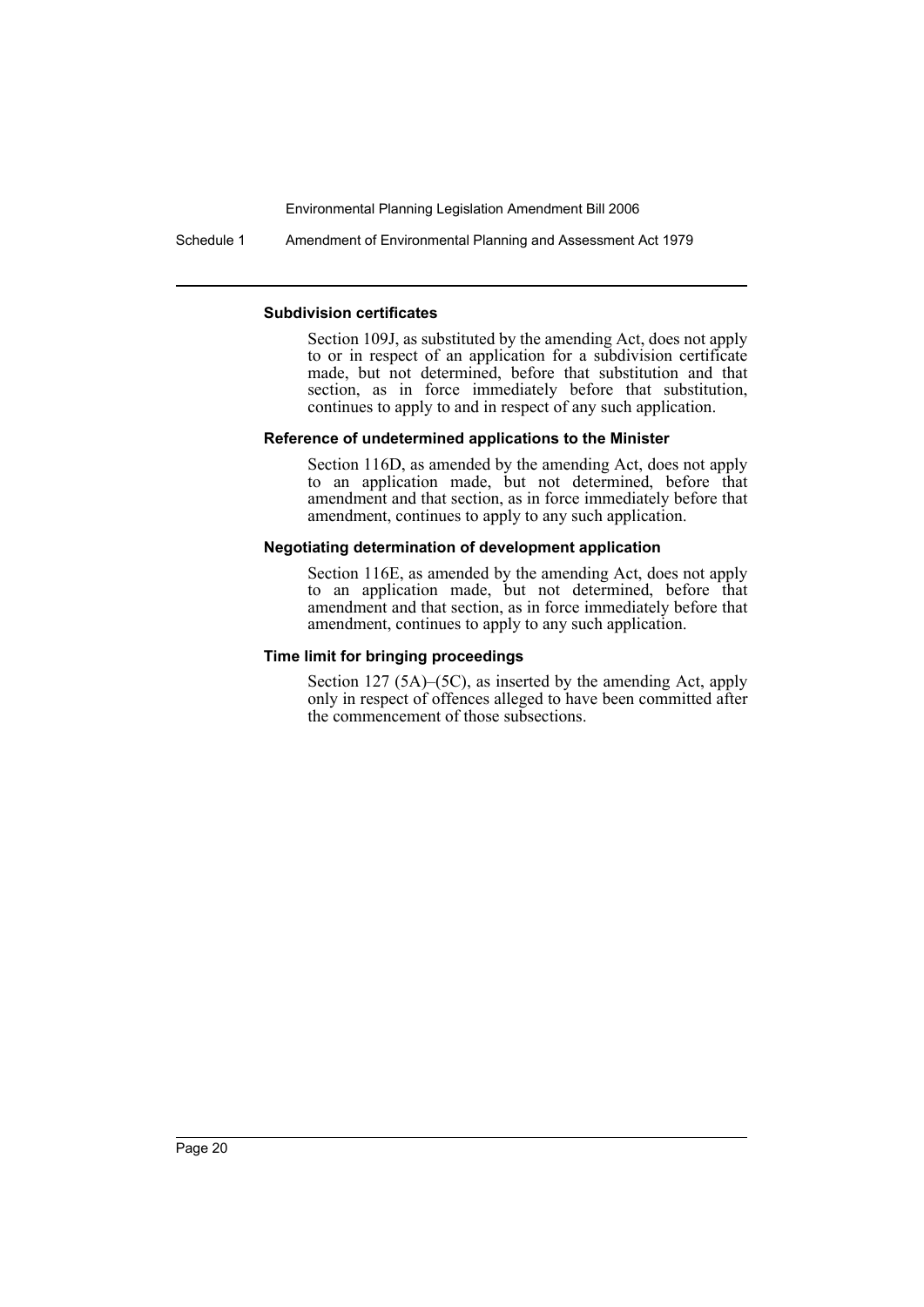Amendment of City of Sydney Act 1988 Schedule 2

# **Schedule 2 Amendment of City of Sydney Act 1988**

(Section 4)

# **[1] Section 4 Definitions**

Insert after section 4 (2):

(3) Notes included in this Act do not form part of this Act.

# **[2] Section 31 Definitions**

Insert in alphabetical order:

*RailCorp* means Rail Corporation New South Wales.

# **[3] Section 32 Relationship of this Part and other provisions to Planning Act**

Omit "This Part and Schedule 1 shall be" from section 32 (1).

Insert instead "This Part, section 61 and Schedule 1 are to be".

# **[4] Section 34**

Omit the section. Insert instead:

# **34 Members of Planning Committee**

- (1) The Planning Committee is to consist of the following 7 members:
	- (a) the Lord Mayor of Sydney,
	- (b) 2 councillors of the City of Sydney elected by the City Council,
	- (c) 4 persons (2 of whom are senior State government employees and 2 of whom are not State or local government employees) appointed by the Minister administering Part 4 of the Planning Act, each having expertise in at least one of architecture, building, civic design, construction, engineering, transport, tourism, the arts, planning or heritage.
- (2) The Minister administering Part 4 of the Planning Act is to obtain the concurrence of the Minister administering the *Public Works Act 1912* before appointing a senior State government employee under subsection  $(1)$  (c) if the employee is appointed because of his or her expertise in architecture or civic design.
- (3) At least one of the senior State government employees appointed under subsection (1) (c) must be either the Director-General of the Department of Planning or a senior executive officer of the Department of Planning.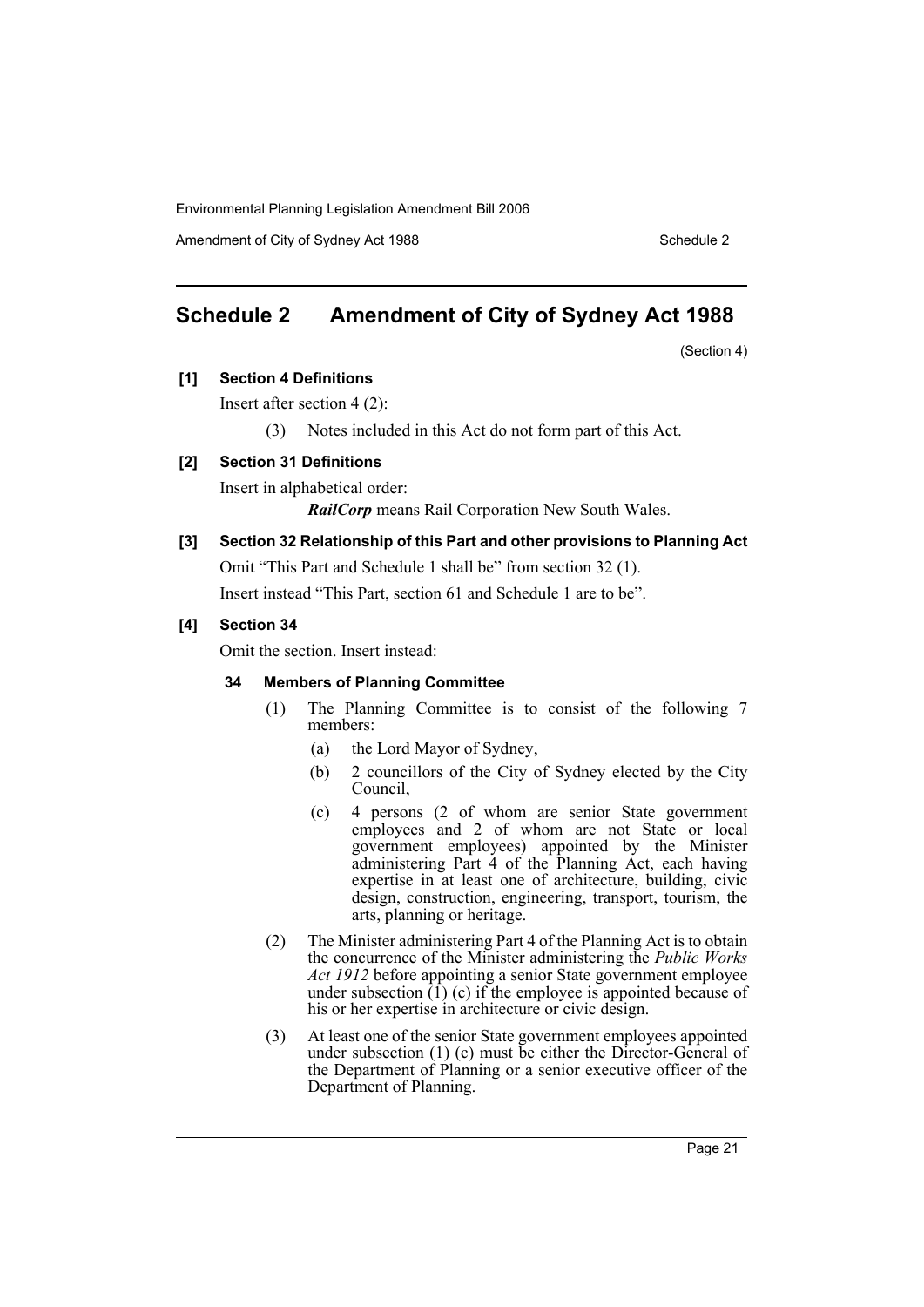Schedule 2 Amendment of City of Sydney Act 1988

**[5] Section 41 Consultation with Minister or public authority** Insert "or RailCorp" after "City Council" in section 41 (1).

**[6] Section 41 (2)**

Omit "section 84". Insert instead "section 79C".

# **[7] Section 42 Minister or public authority may make representations**

Insert "(other than RailCorp)" after "A Minister or public authority" in section 42 (1).

# **[8] Section 43 Representations to be taken into consideration**

Omit "section 90 (1)" from section 43 (1). Insert instead "section 79C".

# **[9] Section 45**

Omit the section. Insert instead:

# **45 Section 79B of the Planning Act not to apply**

Section 79B of the Planning Act does not apply to or in respect of major development except in respect of a requirement in an environmental planning instrument that consent not be granted to the development without the consent, permission, approval or concurrence of RailCorp.

#### **[10] Section 61 Development contributions**

Insert at the end of the section:

**Note.** Section 32 (1) provides that this section is to be construed with, and as if it formed part of, the Planning Act.

#### **[11] Schedule 1 The Planning Committee**

Omit "(e)" from the definition of *appointed member* in clause 1. Insert instead "(c)".

# **[12] Schedule 1, clause 1, definition of "elected member"**

Omit "(c)". Insert instead "(b)".

# **[13] Schedule 1, clause 4 (2)–(5)**

Omit the subclauses. Insert instead:

- (2) The City Council may appoint an alternate for each of the elected members of the Planning Committee.
- (3) The Minister administering Part 4 of the Planning Act may appoint alternates for the appointed members of the Planning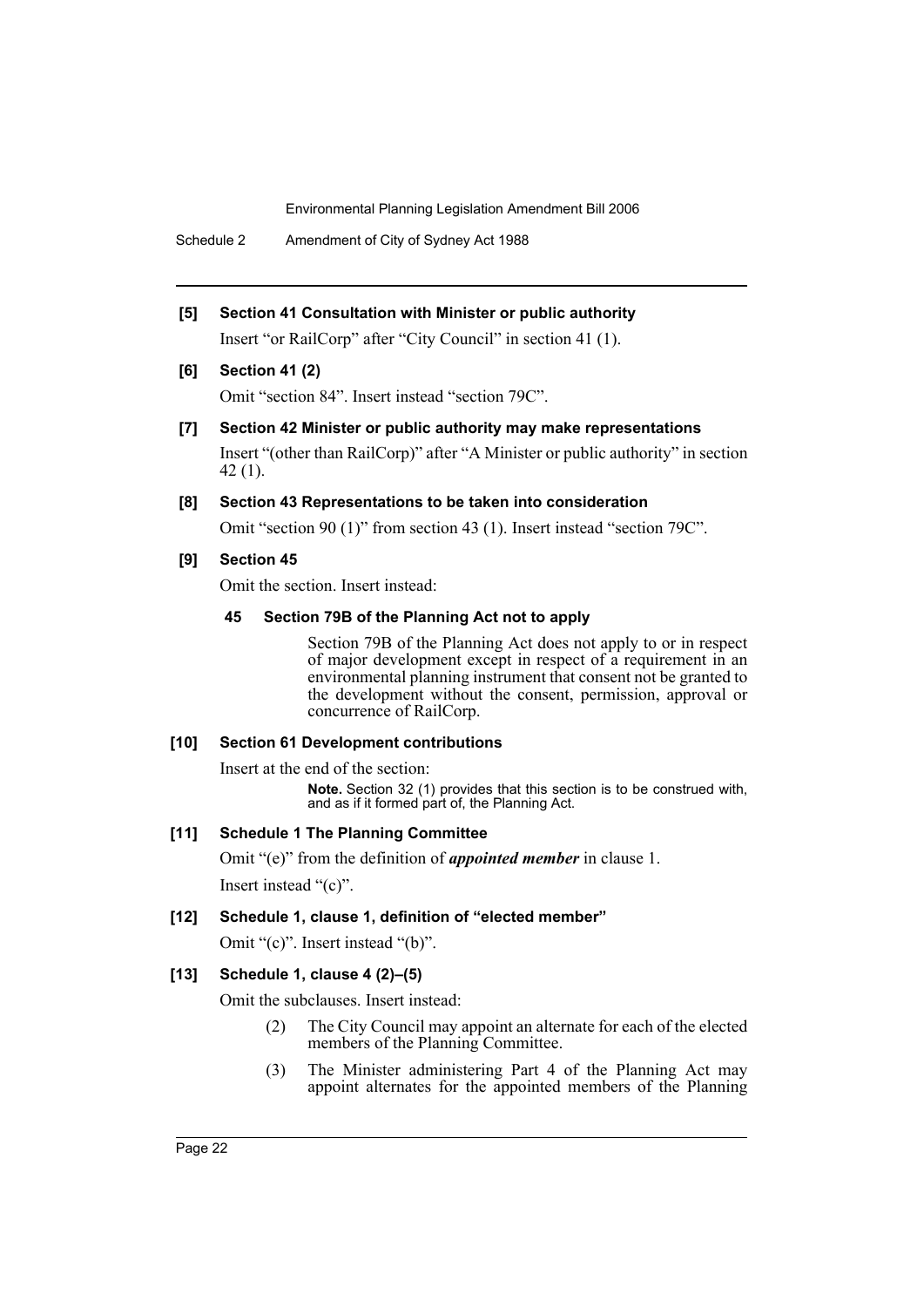Amendment of City of Sydney Act 1988 Schedule 2

Committee and the appointment of any such alternate may specify the circumstances in which the person so appointed is to act as an alternate.

- (4) A person, other than a person appointed under subclause (3), may not be an alternate member for more than one member of the Planning Committee at the same time.
- (5) A person may not act in the office of more than one member of the Planning Committee at the same time.

# **[14] Schedule 1, clause 6**

Insert ", or alternate," after "An appointed member".

# **[15] Schedule 1, clause 6**

Omit "the appointed member". Insert instead "the member or alternate".

# **[16] Schedule 1, clause 6 (2)**

Insert at the end of the clause:

(2) Remuneration under this clause is not to be paid to an appointed member, or alternate, who is a State government employee.

# **[17] Schedule 1, clauses 15A and 16**

Omit clause 16. Insert instead:

#### **15A Inclusion of items in agenda for meeting**

Any 2 members of the Planning Committee may notify the Chairperson of a matter or topic to be included in the agenda for a meeting of the Committee and the Chairperson is to ensure that the matter or topic is included in the agenda.

# **16 Application of Local Government Act 1993 to meetings**

The following provisions apply to and in respect of the members of the Planning Committee in the same way as they apply to and in respect of councillors of a council, except in so far as provision is otherwise made by or under this Act:

- (a) Part 1 of Chapter 4 and Division 2 of Part 2 of Chapter 12 of the *Local Government Act 1993*,
- (b) the regulations made under that Act (but only in so far as those regulations apply to the conduct of council meetings and the conduct of councillors in respect of such meetings).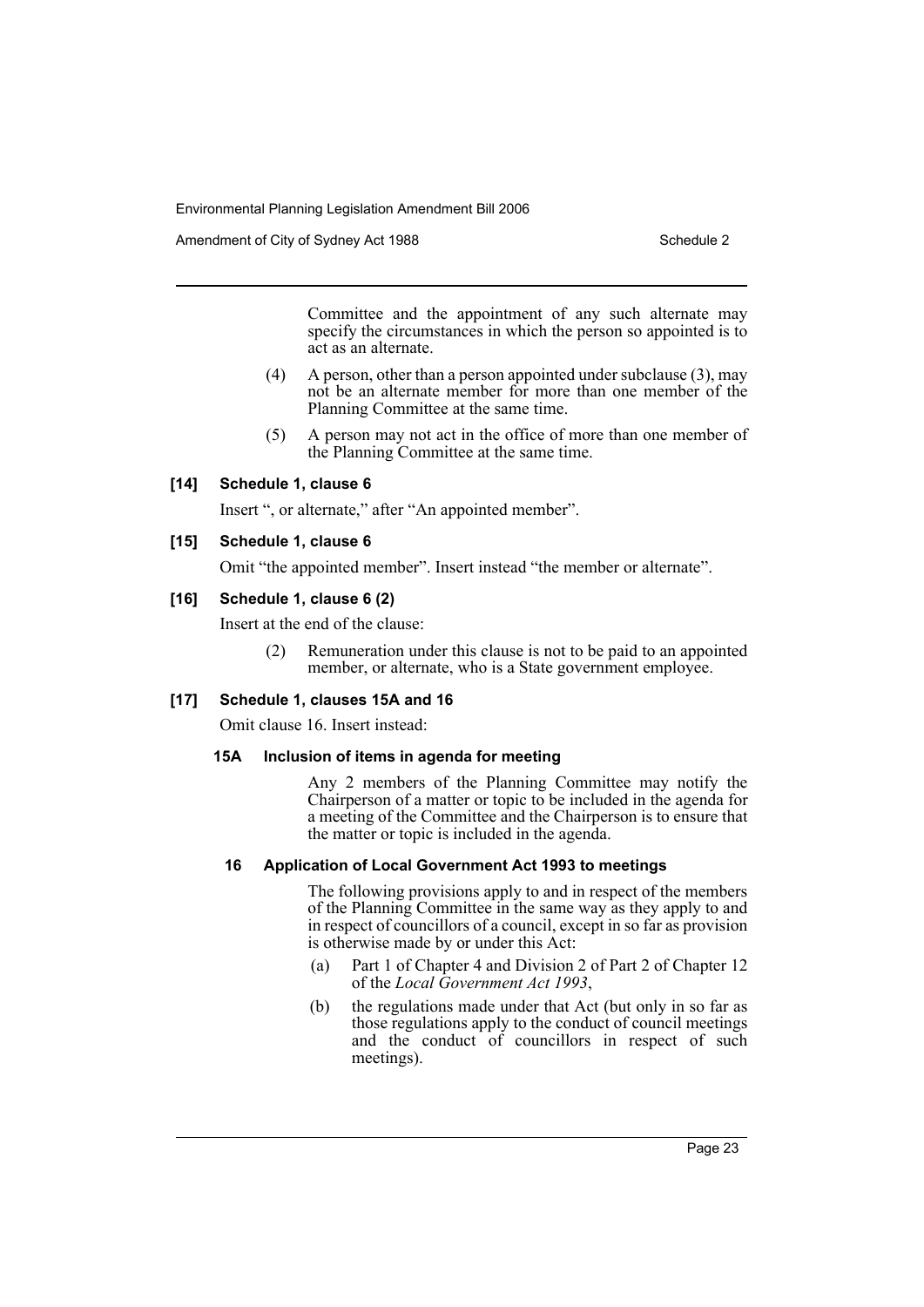Schedule 2 Amendment of City of Sydney Act 1988

#### **[18] Schedule 3 Savings, transitional and other provisions**

Omit clause 29 (1). Insert instead:

(1) The regulations may contain provisions of a savings or transitional nature consequent on the enactment of the following Acts:

this Act

*City of Sydney Amendment Act 1997*

*Local Government Legislation Amendment (Elections) Act 1998 Environmental Planning Legislation Amendment Act 2006* (but only to the extent that it amends this Act)

# **[19] Schedule 3, Part 10**

Insert after Part 9:

# **Part 10 Provisions consequent on enactment of Environmental Planning Legislation Amendment Act 2006**

# **32 Definition**

In this Part:

*amending Act* means the *Environmental Planning Legislation Amendment Act 2006*.

#### **33 Members of Planning Committee**

A person who was a member of the Planning Committee immediately before the substitution of section 34 by the amending Act continues to be a member despite that substitution until such time as the person ceases to be a member in accordance with this Act.

#### **34 Concurrence of RailCorp**

Sections 41 (1) and 42 (1), as amended by the amending Act, and section 45, as substituted by that Act, do not apply to or in respect of a development application lodged, but not determined, before the commencement of Schedule  $\tilde{2}$  to the amending Act and those sections, as in force immediately before that commencement, continue to apply to and in respect of any such application.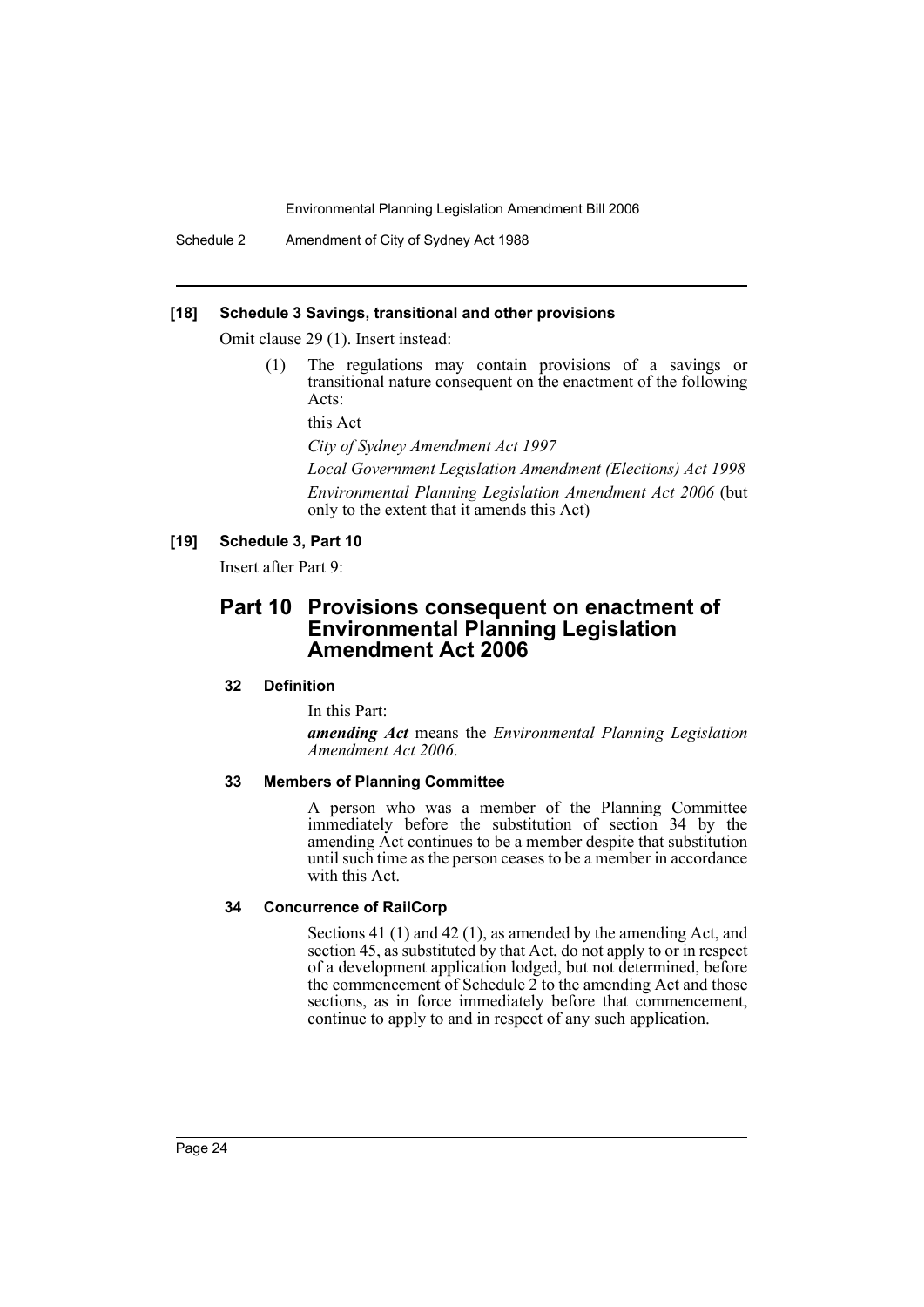Amendment of other Acts **Schedule 3** and the 3 set of the 3 set of the 3 set of the 3 set of the 3 set of the 3 set of the 3 set of the 3 set of the 3 set of the 3 set of the 3 set of the 3 set of the 3 set of the 3 set of

# **Schedule 3 Amendment of other Acts**

(Section 5)

# **3.1 Building Professionals Act 2005 No 115**

#### **Schedule 3 Amendment of Acts and regulation**

Insert after proposed section 109EA (2) in Schedule 3.2 [11]:

(3) If the Building Professionals Board approves the appointment of the relevant council to replace another person as the principal certifying authority under subsection (1) (a), the council must accept that appointment.

# **3.2 Local Government and Environmental Planning and Assessment Amendment (Transfer of Functions) Act 2001 No 93**

#### **[1] Schedule 2 Amendment of Environmental Planning and Assessment Act 1979**

Omit "an approved amusement device (within the meaning of the *Liquor Act 1982*) or poker machine (within the meaning of the *Registered Clubs Act 1976*)" from paragraph (b) of the definition of *place of public entertainment* in item [1].

Insert instead "an approved gaming machine within the meaning of the *Gaming Machines Act 2001*".

**[2] Schedule 2, item [5]**

Omit "1–6, 8, 9". Insert instead "1–5".

- **[3] Schedule 2, item [5]** Omit "5, 6, 8, 9". Insert instead "5".
- **[4] Schedule 2, item [6]** Omit the item.

# **[5] Schedule 2, items [10A] and [10B]**

Insert after item [10]:

#### **[10A] Section 157 Regulations**

Insert after section 157 (1) (d):

(d1) temporary structures, or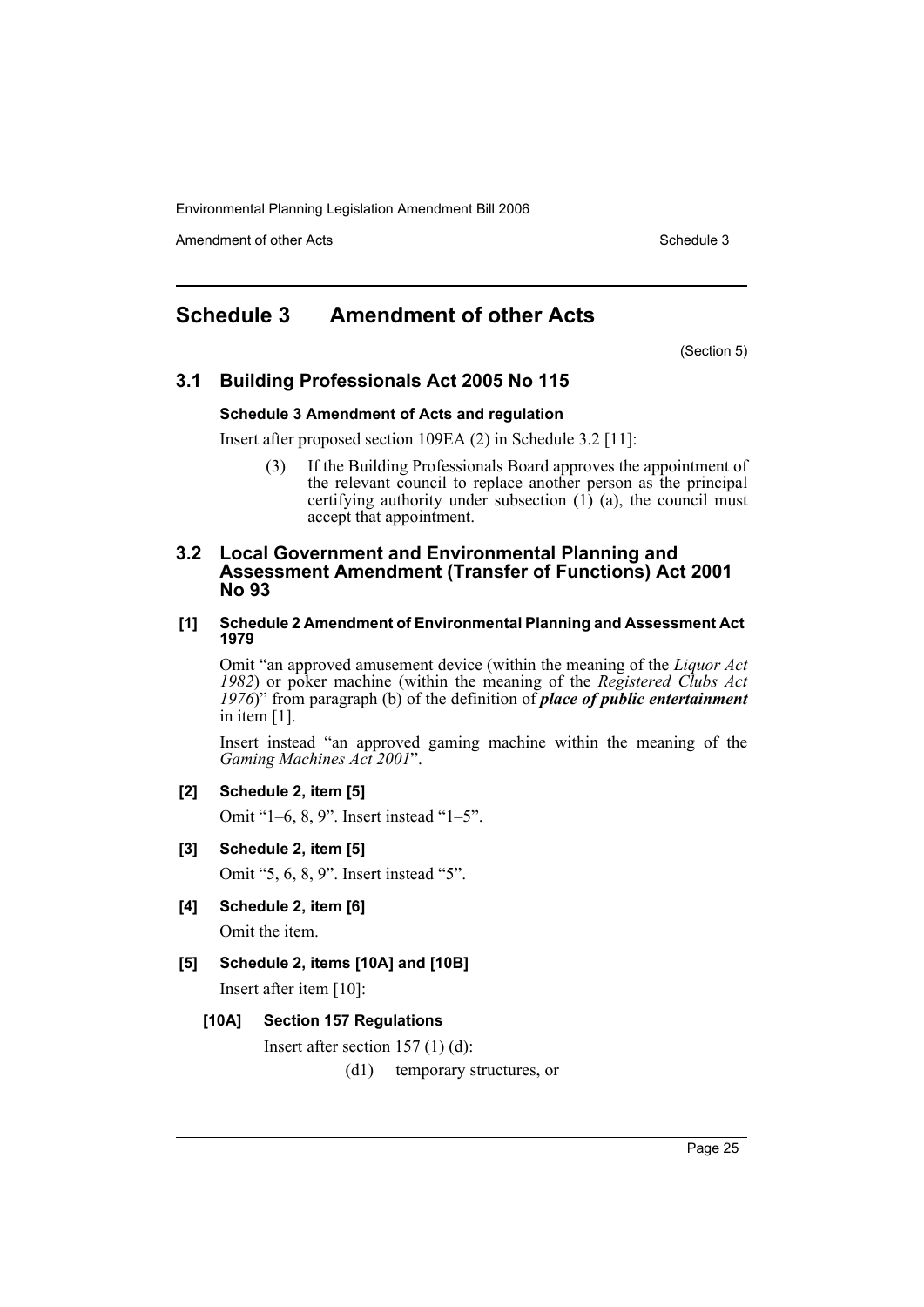Schedule 3 Amendment of other Acts

(d2) places of public entertainment, or

#### **[10B] Section 157 (1) (d3)**

Insert after section 157 (1) (d2) (as inserted by item [10A]):

(d3) domestic oil or solid fuel heating appliances (other than portable appliances), or

#### **[6] Schedule 2, item [15]**

Omit proposed clause 40 (4). Insert instead:

(4) This clause ceases to have effect 2 years after the date on which it commences.

# **[7] Schedule 2, item [15]**

Omit proposed clause 41 (3). Insert instead:

(3) This clause ceases to have effect 2 years after the date on which it commences.

#### **3.3 Strata Schemes (Freehold Development) Act 1973 No 68**

#### **[1] Section 37 Approval of proposed strata plans, certain subdivisions and conversions of lots into common property**

Omit section 37 (1) and (1A). Insert instead:

- (1) Subject to this Division, a local council must, on application made to it for a strata certificate in respect of a proposed strata plan that does not include a development lot or lots, issue to the applicant a strata certificate in respect of that plan if:
	- (a) where the land proposed to be subdivided is situated within a water supply authority's area of operations—the water supply authority has issued a certificate of compliance for the proposed subdivision, and
	- (b) the requirements of subparagraphs (i), (ii) and (iii) or the requirements of subparagraphs (iv), (v), (vi), (vii) and (viii) are satisfied:
		- (i) a construction certificate has been issued under the *Environmental Planning and Assessment Act 1979* with respect to the erection of any building containing any proposed lots to which the strata plan relates,
		- (ii) the proposed lots illustrated by that plan substantially correspond with parts of any such building shown in the building plans accompanying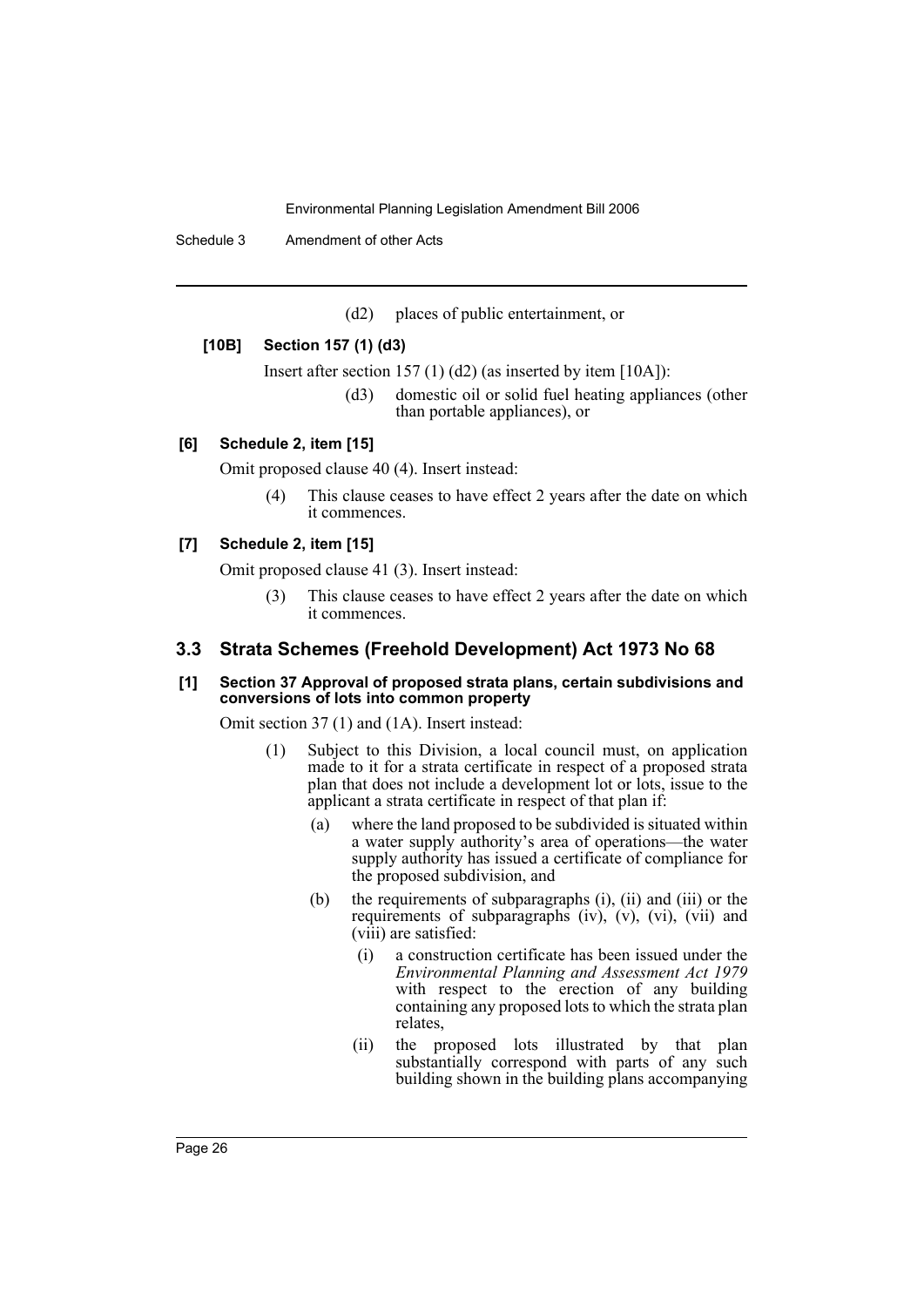Amendment of other Acts **Schedule 3** and the 3 schedule 3

the construction certificate and designated in those building plans as being intended for separate occupation,

- (iii) any such building was completed not more than 12 months, or such longer period as the local council may in any particular case fix, before the application for the strata certificate under this subsection was made to the certifier,
- (iv) separate occupation of the proposed lots illustrated by the strata plan will not contravene the provisions of the *Environmental Planning and Assessment Act 1979* or of any environmental planning instrument within the meaning of that Act,
- (v) any consent required under that Act or instrument has been given in relation to the separate occupation of the proposed lots illustrated by that plan,
- (vi) having regard to the circumstances of the case and the public interest, the local council is satisfied that the subdivision to which the plan relates will not interfere with the existing or likely future amenity of the neighbourhood,
- (vii) the land proposed to be subdivided is not the subject of any outstanding order, requirement or notice of a kind referred to in, or given under, a provision referred to in subsection (1B),
- (viii) if the local council has made an order of the kind referred to in Order No 6 in the Table to section 121B of the *Environmental Planning and Assessment Act 1979* in relation to the land proposed to be subdivided—the order has been complied with or an appeal against the order has been made under section 121ZK of that Act and the Land and Environment Court has refused to confirm the order.
- (1A) Subject to this Division, a local council must, on application made to it for a strata certificate in respect of a proposed strata plan that includes a development lot or lots, or of a proposed strata plan of subdivision of a development lot, issue to the applicant a strata certificate in respect of that plan if:
	- (a) the requirements of subsection  $(1)$  (a) and (b) are satisfied, and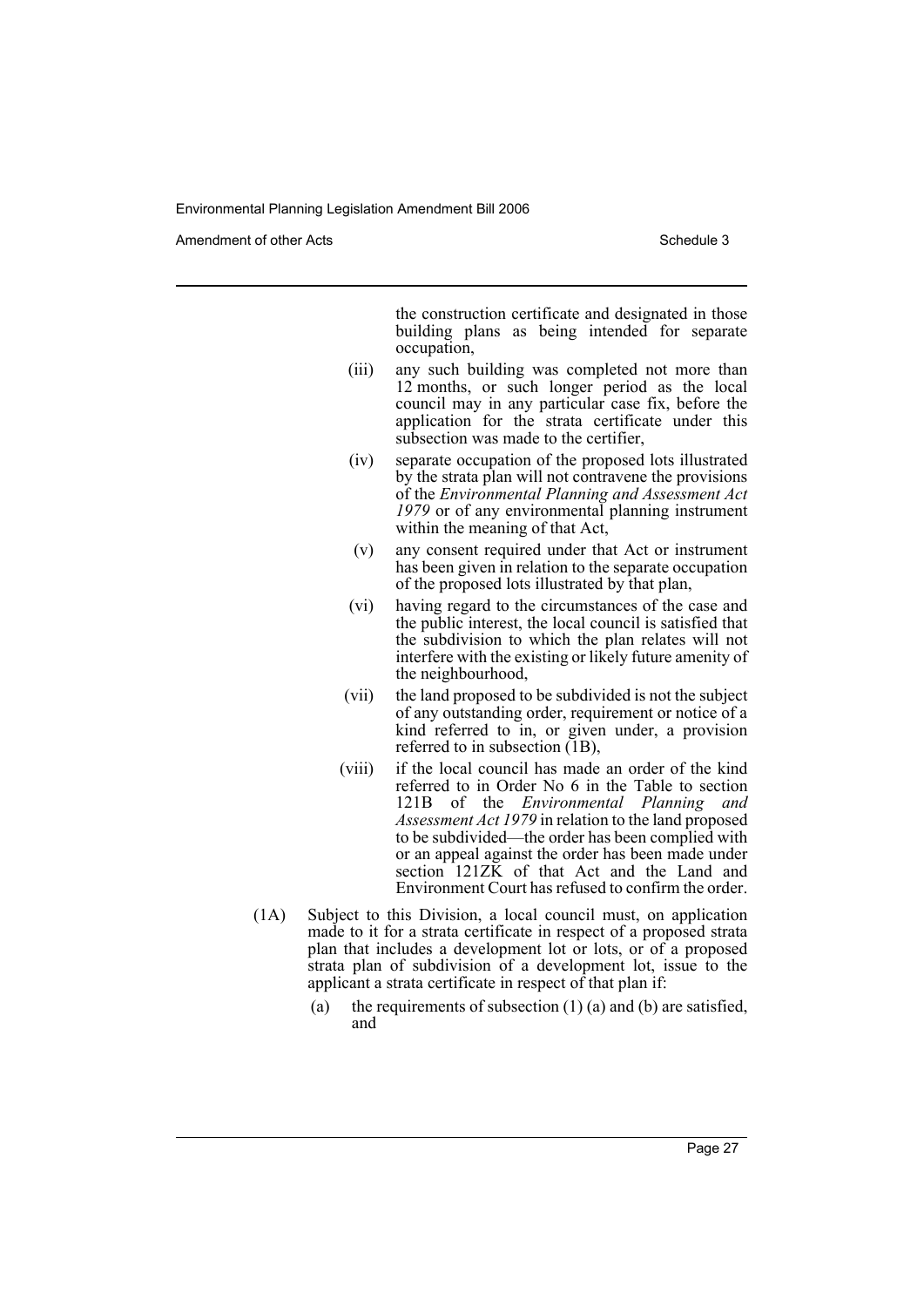Schedule 3 Amendment of other Acts

- (b) the plan and any building containing proposed lots to which the plan relates:
	- (i) satisfy any applicable development consent conditions, and
	- (ii) give effect to the stage of the strata development contract to which they relate.

# **[2] Section 37 (1B)**

Omit "subsection (1) (b) (iv)". Insert instead "subsection (1) (b) (vii)".

# **[3] Section 37 (3) (c) and (4) (b)**

Omit "subsection (1) (b) (i), (ii) and (iii), as if the reference in subsection (1) (b)" wherever occurring.

Insert instead "subsection (1) (b) (iv), (v) and (vi), as if the reference in subsection  $(1)$ ".

# **[4] Section 37 (6) (a)**

Omit "subsection (1) (b) (iii)". Insert instead "subsection (1) (b) (vi)".

# **[5] Section 37A**

Omit the section. Insert instead:

#### **37A Approvals by accredited certifiers**

- (1) An accredited certifier may issue a strata certificate in respect of a proposed strata plan, proposed strata plan of subdivision or proposed notice of conversion in accordance with this section.
- (2) An accredited certifier must issue a strata certificate in respect of a proposed strata plan that does not include a development lot or lots if:
	- (a) there is a relevant development consent in force, and
	- (b) all conditions of the development consent that, by its terms, are required to be complied with before a strata certificate may be issued have been complied with, and
	- (c) where the land proposed to be subdivided is situated within a water supply authority's area of operations—the water supply authority has issued a certificate of compliance for the proposed subdivision, and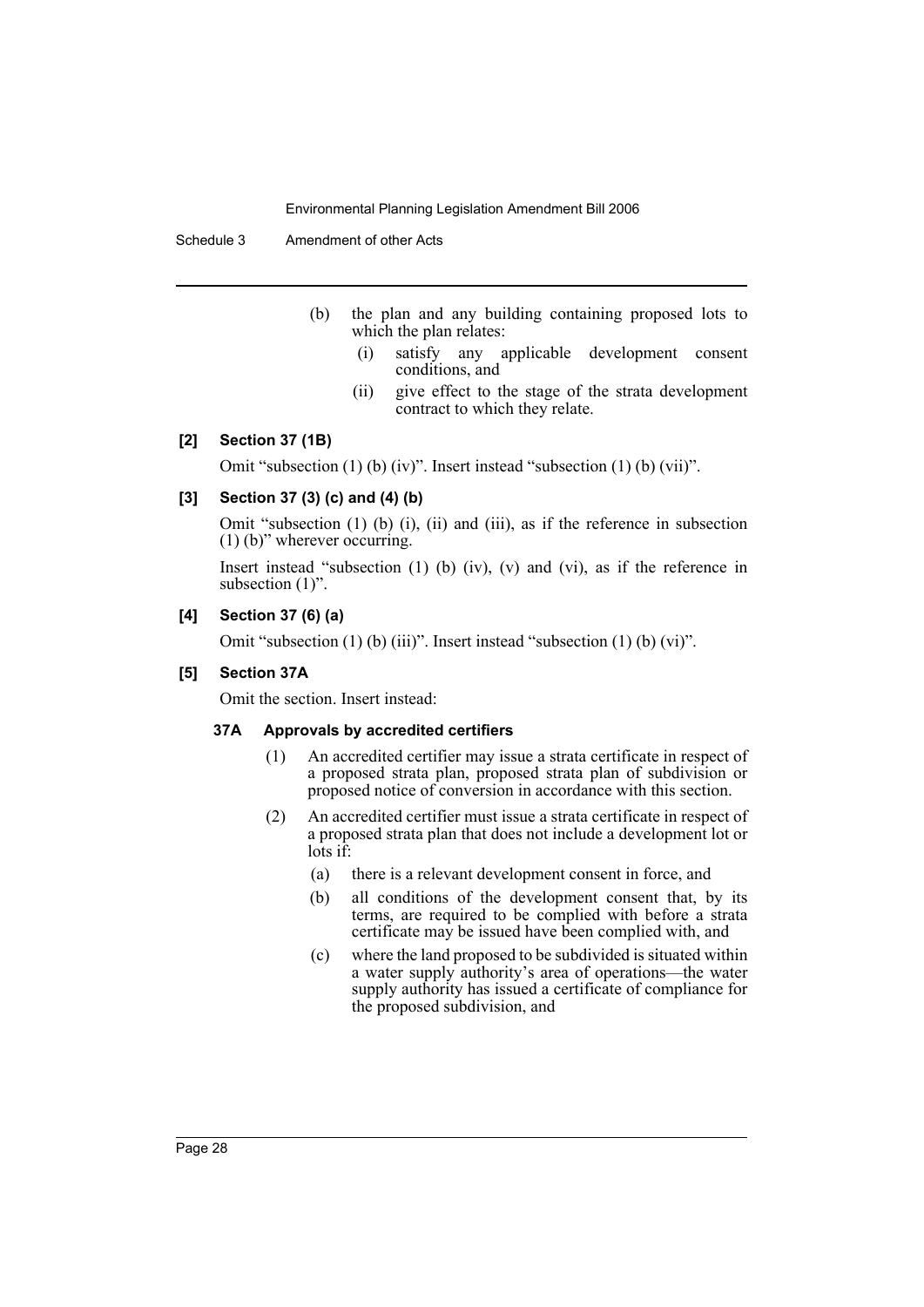Amendment of other Acts **Schedule 3** and the 3 schedule 3

- (d) the requirements of subparagraphs (i), (ii) and (iii) or the requirements of subparagraphs  $(iv)$ ,  $(v)$ ,  $(vi)$  and  $(vii)$  are satisfied:
	- (i) a construction certificate has been issued under the *Environmental Planning and Assessment Act 1979* with respect to the erection of any building containing any proposed lots to which the strata plan relates,
	- (ii) the proposed lots illustrated by that plan substantially correspond with parts of any such building shown in the building plans accompanying the construction certificate and designated in those building plans as being intended for separate occupation,
	- (iii) any such building was completed not more than 12 months, or such longer period as the relevant local council may in any particular case fix, before the application for the strata certificate under this subsection was made to the certifier,
	- (iv) separate occupation of the proposed lots illustrated by the strata plan will not contravene the provisions of the *Environmental Planning and Assessment Act 1979* or of any environmental planning instrument within the meaning of that Act,
	- (v) any consent required under that Act or instrument has been given in relation to the separate occupation of the proposed lots illustrated by that plan,
	- (vi) the land proposed to be subdivided is not the subject of any outstanding order, requirement or notice of a kind referred to in, or given under, a provision referred to in section 37 (1B),
	- (vii) if the relevant local council has made an order of the kind referred to in Order No 6 in the Table to section 121B of the *Environmental Planning and Assessment Act 1979* in relation to the land proposed to be subdivided—the order has been complied with or an appeal against the order has been made under section  $121Z\overline{K}$  of that Act and the Land and Environment Court has refused to confirm the order.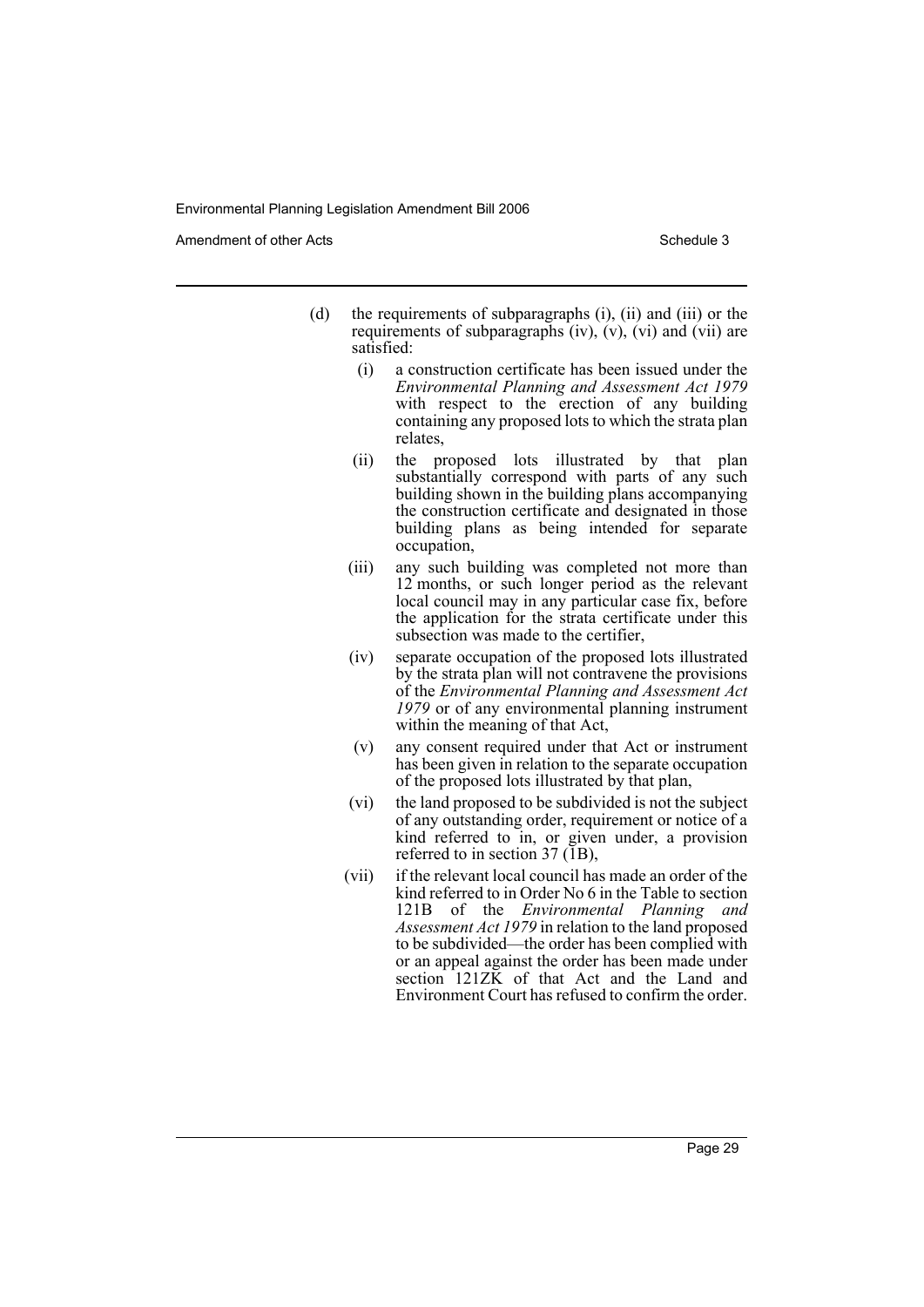Schedule 3 Amendment of other Acts

- (3) An accredited certifier must issue a strata certificate in respect of a proposed strata plan that includes a development lot or development lots, or in respect of a proposed strata plan of subdivision of a development lot, if:
	- (a) the requirements of subsection  $(2)$  (a)–(d) are satisfied, and
	- (b) the plan and any building containing proposed lots to which the plan relates:
		- (i) satisfy any applicable development consent conditions, and
		- (ii) give effect to the stage of the strata development contract to which they relate.
- (4) An accredited certifier must issue a strata certificate in respect of a plan illustrating a proposed subdivision (not being a proposed subdivision of a development lot) referred to in section  $5(7)(a)$ if:
	- (a) the requirements of subsection  $(2)$  (a), (b) and (d) (iv) and (v) are satisfied, and
	- (b) the body corporate concerned has certified that by resolution passed at a general meeting it agrees to the proposed subdivision.
- (5) An accredited certifier must issue a strata certificate in respect of a plan illustrating a proposed subdivision (not being a proposed subdivision of a development lot) referred to in section  $\tilde{5}$  ( $\tilde{7}$ ) (b),  $(c)$  or  $(d)$  if:
	- (a) the requirements of subsection  $(2)$   $(a)$ ,  $(b)$  and  $(d)$   $(iv)$  and (v) are satisfied, and
	- (b) the body corporate concerned has certified that by special resolution passed by the body corporate it agrees to the proposed subdivision.
- (6) An accredited certifier must issue a strata certificate in respect of a proposed notice of conversion if:
	- (a) the requirements of subsection  $(2)$  (a) and (b) are satisfied, and
	- (b) the body corporate concerned has certified that by special resolution passed by the body corporate it agrees to the proposed subdivision.
- (7) Despite any other provision of this section, a strata certificate must not be issued by an accredited certifier unless all regulations with respect to the provision of such certificates have been complied with.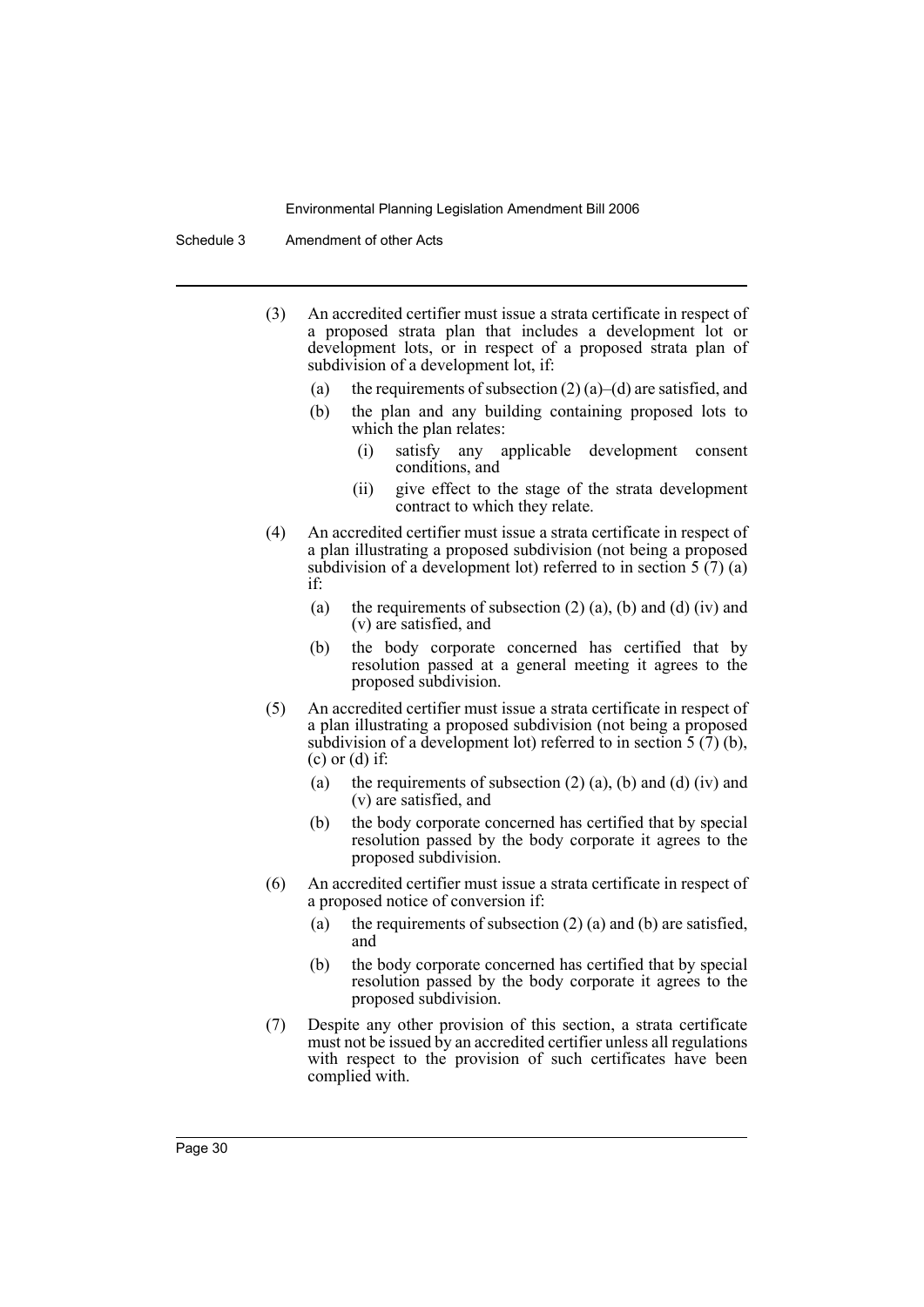Amendment of other Acts **Schedule 3** and the 3 set of the 3 set of the 3 set of the 3 set of the 3 set of the 3 set of the 3 set of the 3 set of the 3 set of the 3 set of the 3 set of the 3 set of the 3 set of the 3 set of

# **[6] Section 38 Encroachments**

Omit "it is satisfied that" from section 38 (1).

# **[7] Section 38 (1) (c)**

Insert "it is satisfied that" before "retention".

# **[8] Section 38 (1A)**

Omit the subsection. Insert instead:

- (1A) An accredited certifier must refuse to issue a strata certificate in respect of a proposed strata plan or strata plan of subdivision if any building illustrated by that plan encroaches on to a public place unless:
	- (a) the plan clearly indicates the existence of the encroachment and its nature and extent, and
	- (b) either one of the following matters is satisfied:
		- (i) the building complies with any relevant development consent in force with respect to the building with the encroachment,
		- (ii) any relevant development consent in force with respect to the subdivision the subject of the plan specifies the existence of the encroachment.

# **[9] Schedule 4 Transitional and savings provisions**

Insert after Part 5:

# **Part 6 Transitional provisions relating to the Environmental Planning Legislation Amendment Act 2006**

# **1 Strata certificates**

Division 4 of Part 2, as amended by the *Environmental Planning Legislation Amendment Act 2006*, does not apply to or in respect of an application for a strata certificate made, but not determined, before the commencement of Schedule 3.3 to that Act and that Division, as in force immediately before that commencement, continues to apply to and in respect of any such application.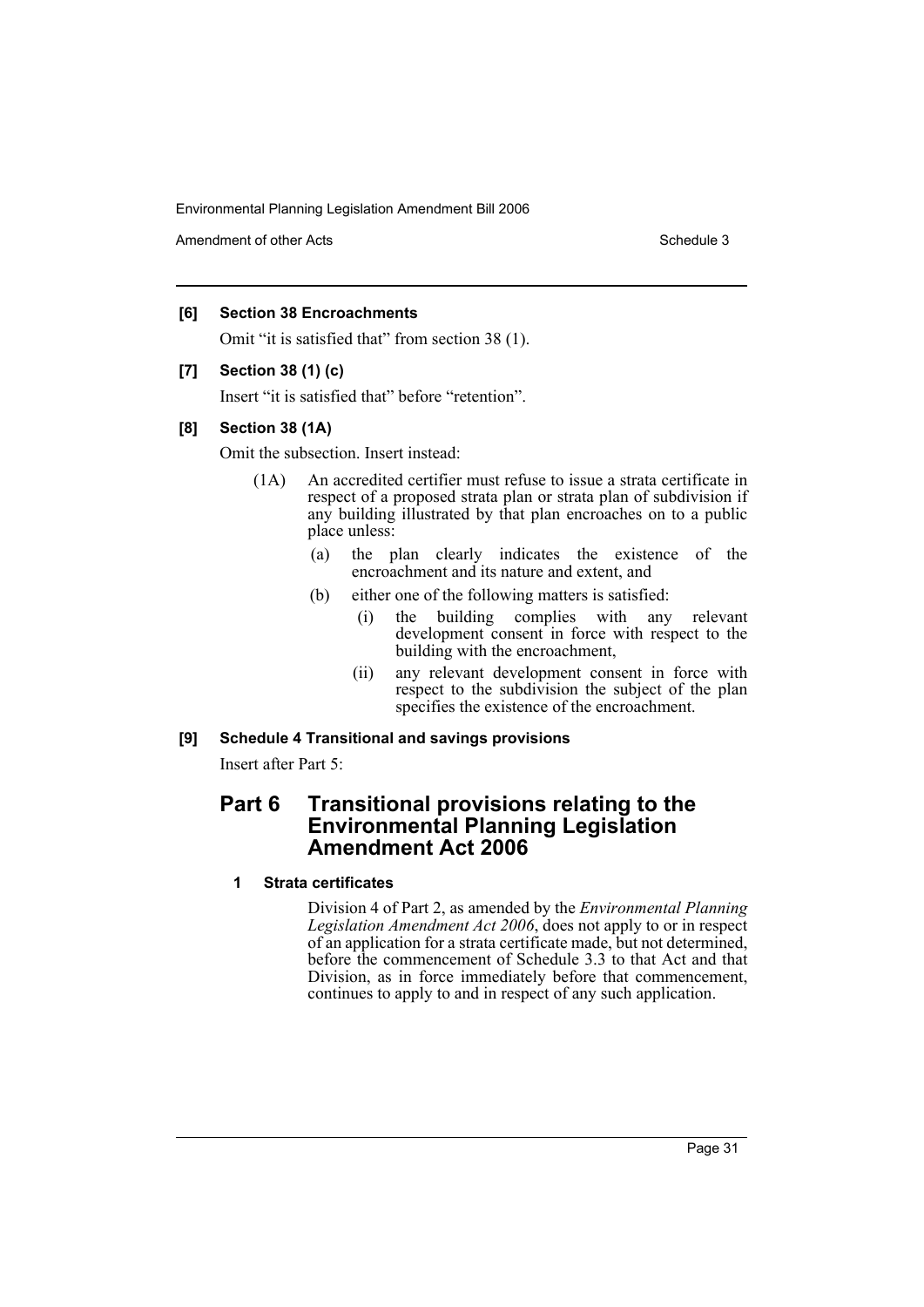Schedule 3 Amendment of other Acts

#### **3.4 Strata Schemes (Leasehold Development) Act 1986 No 219**

#### **[1] Section 66 Approval of proposed strata plans, certain subdivisions and conversions of lots into common property**

Omit section 66 (1). Insert instead:

- (1) Subject to this Division, a local council must, on application made to it for a strata certificate in respect of a proposed strata plan that does not include a development lot or lots, issue to the applicant a strata certificate in respect of that plan if:
	- (a) where the land proposed to be subdivided is situated within a water supply authority's area of operations—the water supply authority has issued a certificate of compliance for the proposed subdivision, and
	- (b) the requirements of subparagraphs (i), (ii) and (iii) or the requirements of subparagraphs (iv), (v), (vi), (vii) and (viii) are satisfied:
		- (i) a construction certificate has been issued under the *Environmental Planning and Assessment Act 1979* with respect to the erection of any building containing any proposed lots to which the strata plan relates,
		- (ii) the proposed lots illustrated by that plan substantially correspond with parts of any such building shown in the building plans accompanying the construction certificate and designated in those building plans as being intended for separate occupation,
		- (iii) any such building was completed not more than 12 months, or such longer period as the local council may in any particular case fix, before the application for the strata certificate under this subsection was made to the certifier,
		- (iv) separate occupation of the proposed lots illustrated by the strata plan will not contravene the provisions of the *Environmental Planning and Assessment Act 1979* or of any environmental planning instrument within the meaning of that Act,
		- (v) any consent required under that Act or instrument has been given in relation to the separate occupation of the proposed lots illustrated by that plan,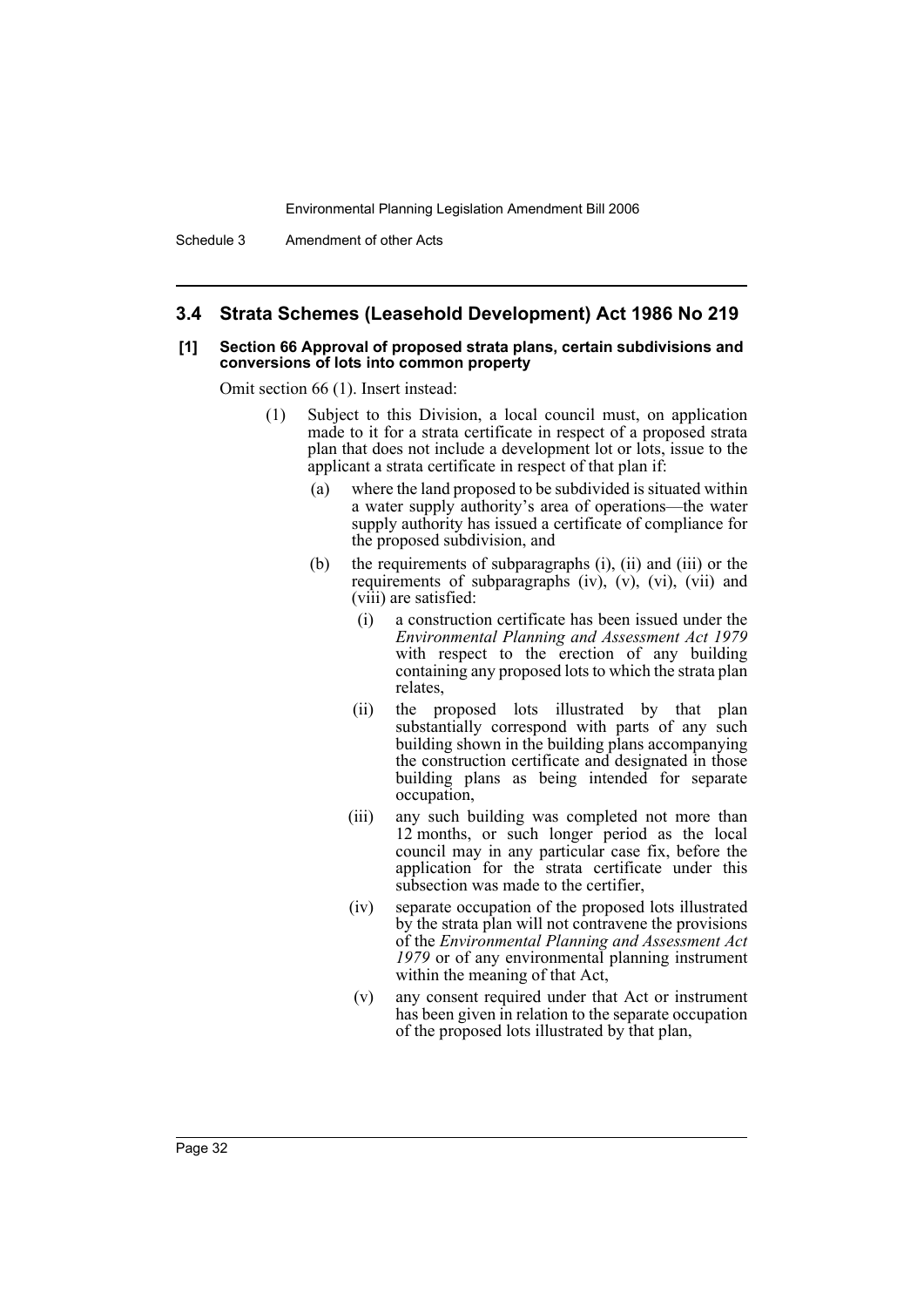Amendment of other Acts **Schedule 3** and the 3 schedule 3

- (vi) having regard to the circumstances of the case and the public interest, the local council is satisfied that the subdivision to which the plan relates will not interfere with the existing or likely future amenity of the neighbourhood,
- (vii) the land proposed to be subdivided is not the subject of any outstanding order, requirement or notice of a kind referred to in, or given under, a provision referred to in subsection (1A),
- (viii) if the local council has made an order of the kind referred to in Order No 6 in the Table to section 121B of the *Environmental Planning and Assessment Act 1979* in relation to the land proposed to be subdivided—the order has been complied with or an appeal against the order has been made under section 121ZK of that Act and the Land and Environment Court has refused to confirm the order.

# **[2] Section 66 (1A)**

Omit "subsection  $(1)$  (b) (iv) and  $(c)$  (iv)". Insert instead "subsection (1) (b) (vii)".

# **[3] Section 66 (2)**

Omit the subsection. Insert instead:

- (2) Subject to this Division, a local council must, on application made to it for a strata certificate in respect of a proposed strata plan that includes a development lot or lots, or of a proposed strata plan of subdivision of a development lot, issue to the applicant a strata certificate in respect of that plan if:
	- (a) the requirements of subsection  $(1)$  (a) and (b) are satisfied, and
	- (b) the plan and any building containing proposed lots to which the plan relates:
		- (i) satisfy any applicable development consent conditions, and
		- (ii) give effect to the stage of the strata development contract to which they relate.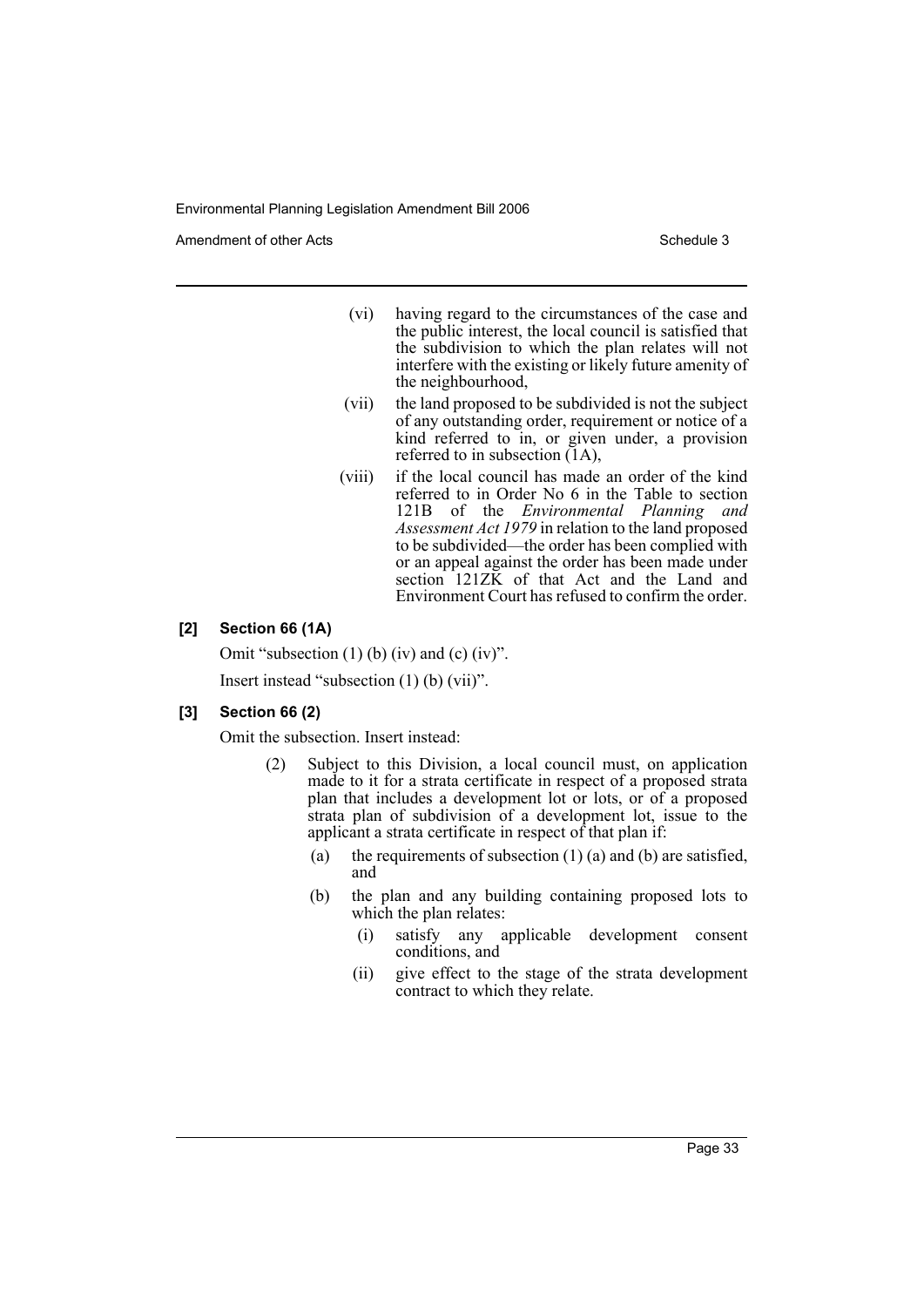Schedule 3 Amendment of other Acts

### **[4] Section 66 (4) (c)**

Omit "subsection  $(1)$  (b)  $(i)$ ,  $(ii)$  and  $(iii)$  or subsection  $(1)$   $(c)$   $(i)$ ,  $(ii)$  and  $(iii)$ , as if the reference in subsection  $(1)$  (b) or  $(c)$ ".

Insert instead "subsection (1) (b) (iv), (v) and (vi), as if the reference in subsection  $(1)$ ".

# **[5] Section 66 (5) (b)**

Omit "subsection  $(1)$  (b)  $(i)$ ,  $(ii)$  or  $(iii)$  and subsection  $(1)$  (c)  $(i)$ ,  $(ii)$  and  $(iii)$ as if the reference in subsection  $(1)$  (b) or  $(c)$ ".

Insert instead "subsection (1) (b) (iv), (v) and (vi), as if the reference in subsection  $(1)$ ".

#### **[6] Section 66 (7) (a)**

Omit "subsection  $(1)$  (b) (iii) or  $(1)$  (c) (iii)".

Insert instead "subsection (1) (b) (vi)".

# **[7] Section 66 (7A)**

Insert after section 66 (7):

(7A) For the purposes of subsections  $(1)$ ,  $(2)$ ,  $(4)$ ,  $(5)$  and  $(7)$ , if an Act provides that Part 4 of the *Environmental Planning and Assessment Act 1979* does not apply to the carrying out of the development on the land to which the strata plan relates, a reference in subsection (1) (b) (iv) or (v) to the *Environmental Planning and Assessment Act 1979* or an environmental planning instrument is taken to be a reference to the Act under which development consent to the carrying out of development on that land may be granted or an instrument made under that Act as the case requires.

#### **[8] Section 66A**

Omit the section. Insert instead:

#### **66A Approvals by accredited certifiers**

- (1) An accredited certifier may issue a strata certificate in respect of a proposed strata plan, proposed strata plan of subdivision or proposed notice of conversion in accordance with this section.
- (2) An accredited certifier must issue a strata certificate in respect of a proposed strata plan that does not include a development lot or lots if:
	- (a) there is a relevant development consent in force, and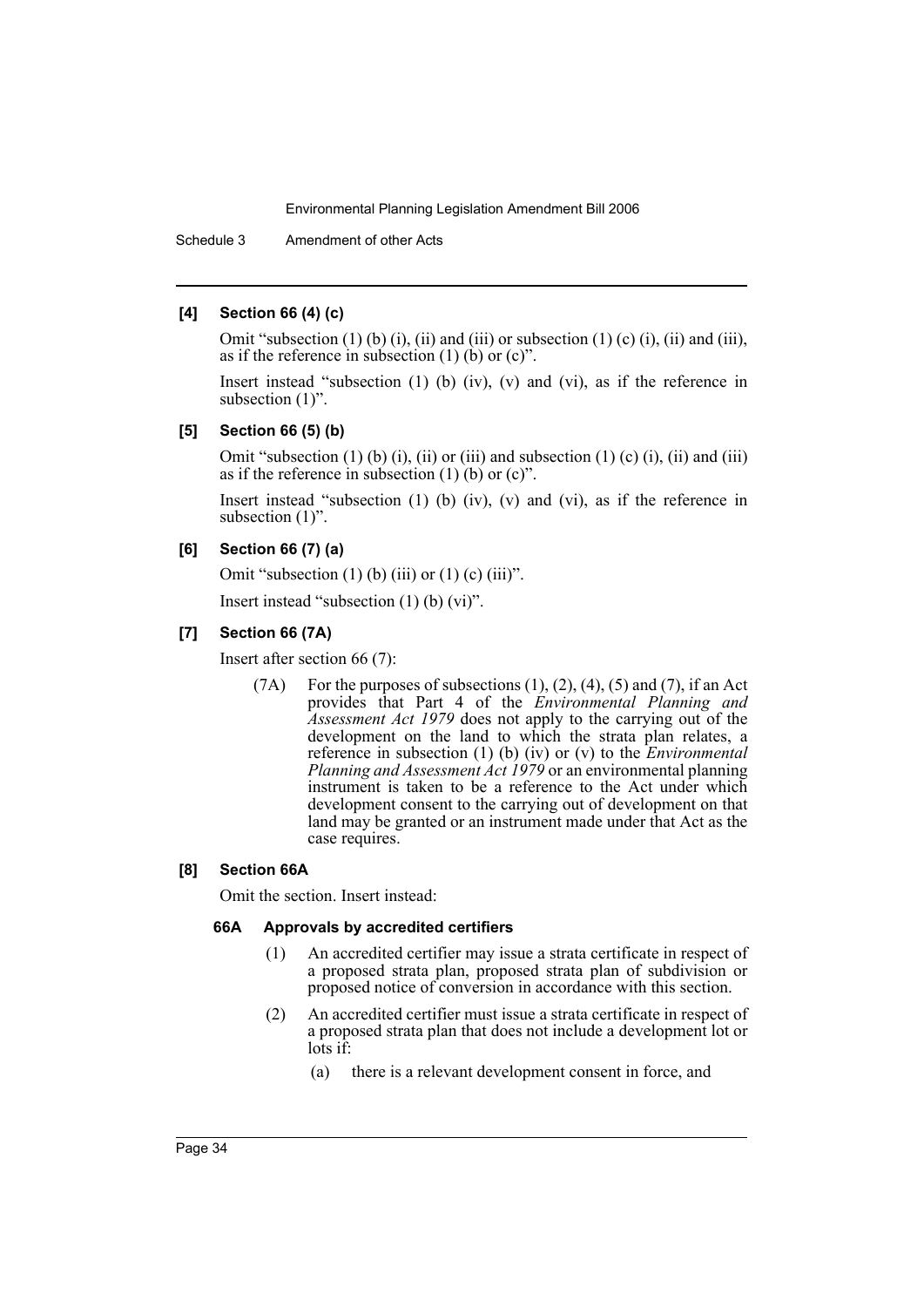Amendment of other Acts **Schedule 3** and the 3 schedule 3

- (b) all conditions of the development consent that, by its terms, are required to be complied with before a strata certificate may be issued have been complied with, and
- (c) where the land proposed to be subdivided is situated within a water supply authority's area of operations—the water supply authority has issued a certificate of compliance for the proposed subdivision, and
- (d) the requirements of subparagraphs (i), (ii) and (iii) or the requirements of subparagraphs  $(iv)$ ,  $(v)$ ,  $(vi)$  and  $(vii)$  are satisfied:
	- (i) a construction certificate has been issued under the *Environmental Planning and Assessment Act 1979* with respect to the erection of any building containing any proposed lots to which the strata plan relates,
	- (ii) the proposed lots illustrated by that plan substantially correspond with parts of any such building shown in the building plans accompanying the construction certificate and designated in those building plans as being intended for separate occupation,
	- (iii) any such building was completed not more than 12 months, or such longer period as the relevant local council may in any particular case fix, before the application for the strata certificate under this subsection was made to the certifier,
	- (iv) separate occupation of the proposed lots illustrated by the strata plan will not contravene the provisions of the *Environmental Planning and Assessment Act 1979* or of any environmental planning instrument within the meaning of that Act,
	- (v) any consent required under that Act or instrument has been given in relation to the separate occupation of the proposed lots illustrated by that plan,
	- (vi) the land proposed to be subdivided is not the subject of any outstanding order, requirement or notice of a kind referred to in, or given under, a provision referred to in section 66  $(1A)$ ,
	- (vii) if the relevant local council has made an order of the kind referred to in Order No 6 in the Table to section 121B of the *Environmental Planning and Assessment Act 1979* in relation to the land proposed to be subdivided—the order has been complied with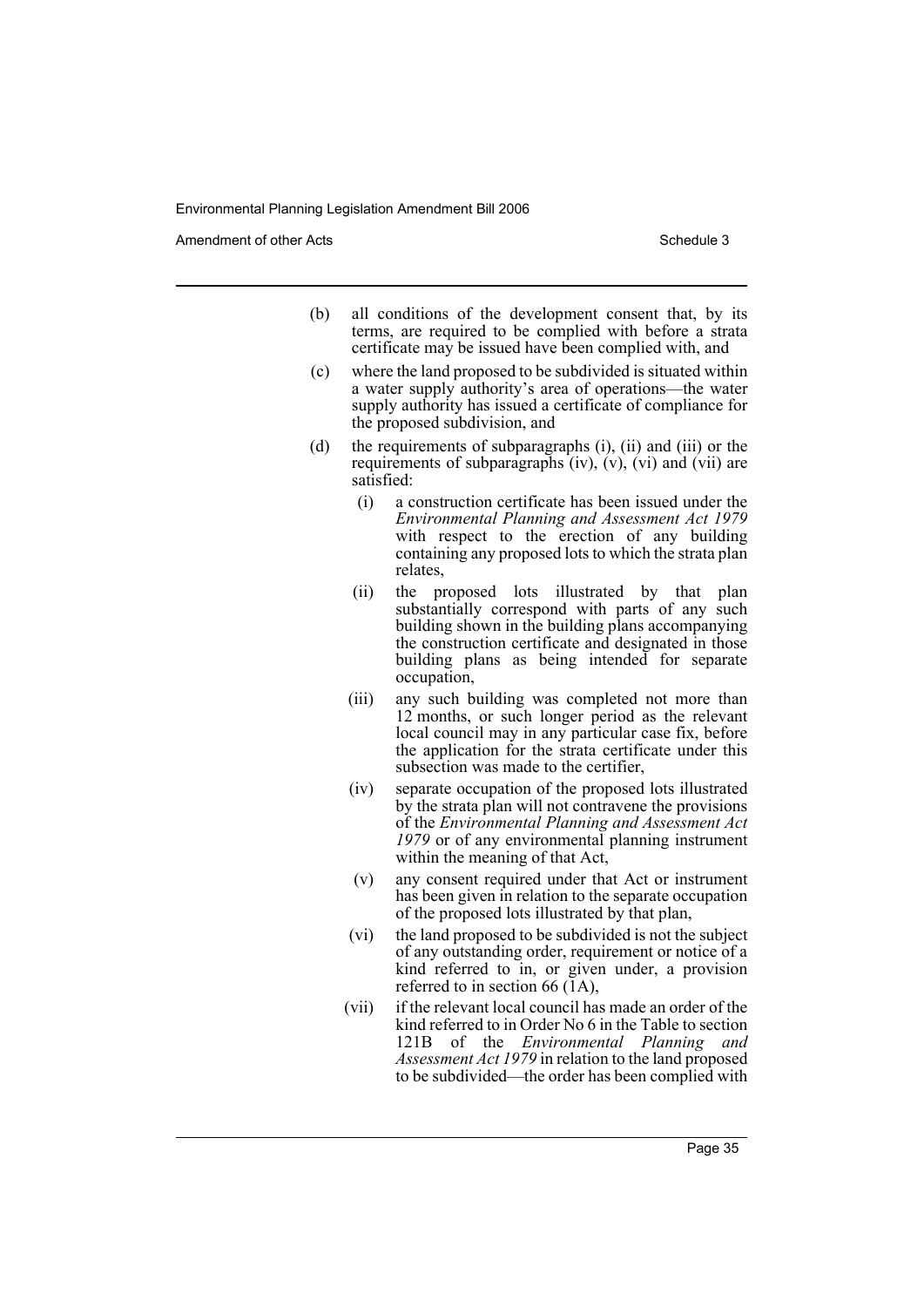Schedule 3 Amendment of other Acts

or an appeal against the order has been made under section 121ZK of that Act and the Land and Environment Court has refused to confirm the order.

- (3) An accredited certifier must issue a strata certificate in respect of a proposed strata plan that includes a development lot or development lots, or in respect of a proposed strata plan of subdivision of a development lot, if:
	- (a) the requirements of subsection  $(2)$  (a)–(d) are satisfied, and
	- (b) the plan and any building containing proposed lots to which the plan relates:
		- (i) satisfy any applicable development consent conditions, and
		- (ii) give effect to the stage of the strata development contract to which they relate.
- (4) An accredited certifier must issue a strata certificate in respect of a plan illustrating a proposed subdivision (not being a proposed subdivision of a development lot) referred to in section  $4(7)(a)$ if:
	- (a) the requirements of subsection  $(2)$  (a), (b) and (d) (iv) and (v) are satisfied (as if the reference in subsection  $(2)$  (d) (iv) or (v) is a reference to the plan to which the application for certification relates), and
	- (b) the body corporate concerned has certified that by resolution passed at a general meeting it agrees to the proposed subdivision.
- (5) An accredited certifier must issue a strata certificate in respect of a plan illustrating a proposed subdivision (not being a proposed subdivision of a development lot) referred to in section  $4(7)(b)$ ,  $(c)$  or  $(d)$  if:
	- (a) the requirements of subsection  $(2)$  (a), (b) and (d) (iv) and (v) are satisfied (as if the reference in subsection  $(2)$  (d) (iv) or (v) is a reference to the plan illustrating the proposed subdivision), and
	- (b) the body corporate concerned has certified that by special resolution passed by the body corporate it agrees to the proposed subdivision.
- (6) An accredited certifier must issue a strata certificate in respect of a proposed notice of conversion if:
	- (a) the requirements of subsection  $(2)$  (a) and (b) are satisfied, and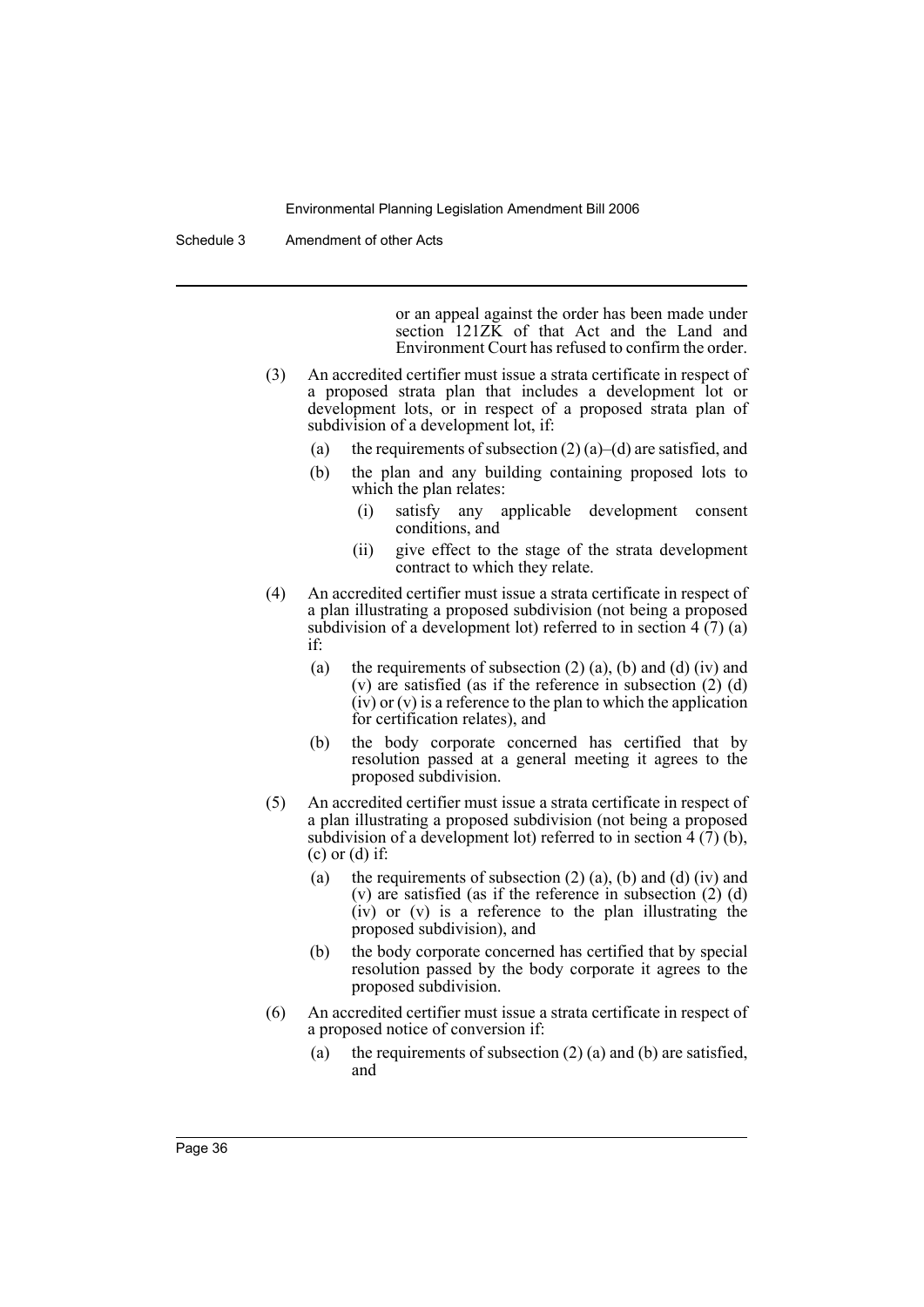Amendment of other Acts **Schedule 3** and the 3 schedule 3

- (b) the body corporate concerned has certified that by special resolution passed by the body corporate it agrees to the proposed subdivision.
- (7) For the purposes of subsections (2)–(5), if an Act provides that Part 4 of the *Environmental Planning and Assessment Act 1979* does not apply to the carrying out of the development on the land to which the strata plan relates, a reference in subsection (2) (d) (iv) or (v) to the *Environmental Planning and Assessment Act 1979* or an environmental planning instrument is taken to be a reference to the Act under which development consent to the carrying out of development on that land may be granted or an instrument made under that Act as the case requires.
- (8) Despite any other provision of this section, a strata certificate must not be issued by an accredited certifier unless all regulations with respect to the provision of such certificates have been complied with.

# **[9] Section 67 Encroachments**

Omit "it is satisfied that" from section 67 (1).

# **[10] Section 67 (1) (c)**

Insert "it is satisfied that" before "retention".

#### **[11] Section 67 (1A)**

Omit the subsection. Insert instead:

- (1A) An accredited certifier must refuse to issue a strata certificate in respect of a proposed strata plan or strata plan of subdivision if any building illustrated by that plan encroaches on to a public place unless:
	- (a) the plan clearly indicates the existence of the encroachment and its nature and extent, and
	- (b) either one of the following matters is satisfied:
		- (i) the building complies with any relevant development consent in force with respect to the building with the encroachment,
		- (ii) any relevant development consent in force with respect to the subdivision the subject of the plan specifies the existence of the encroachment.